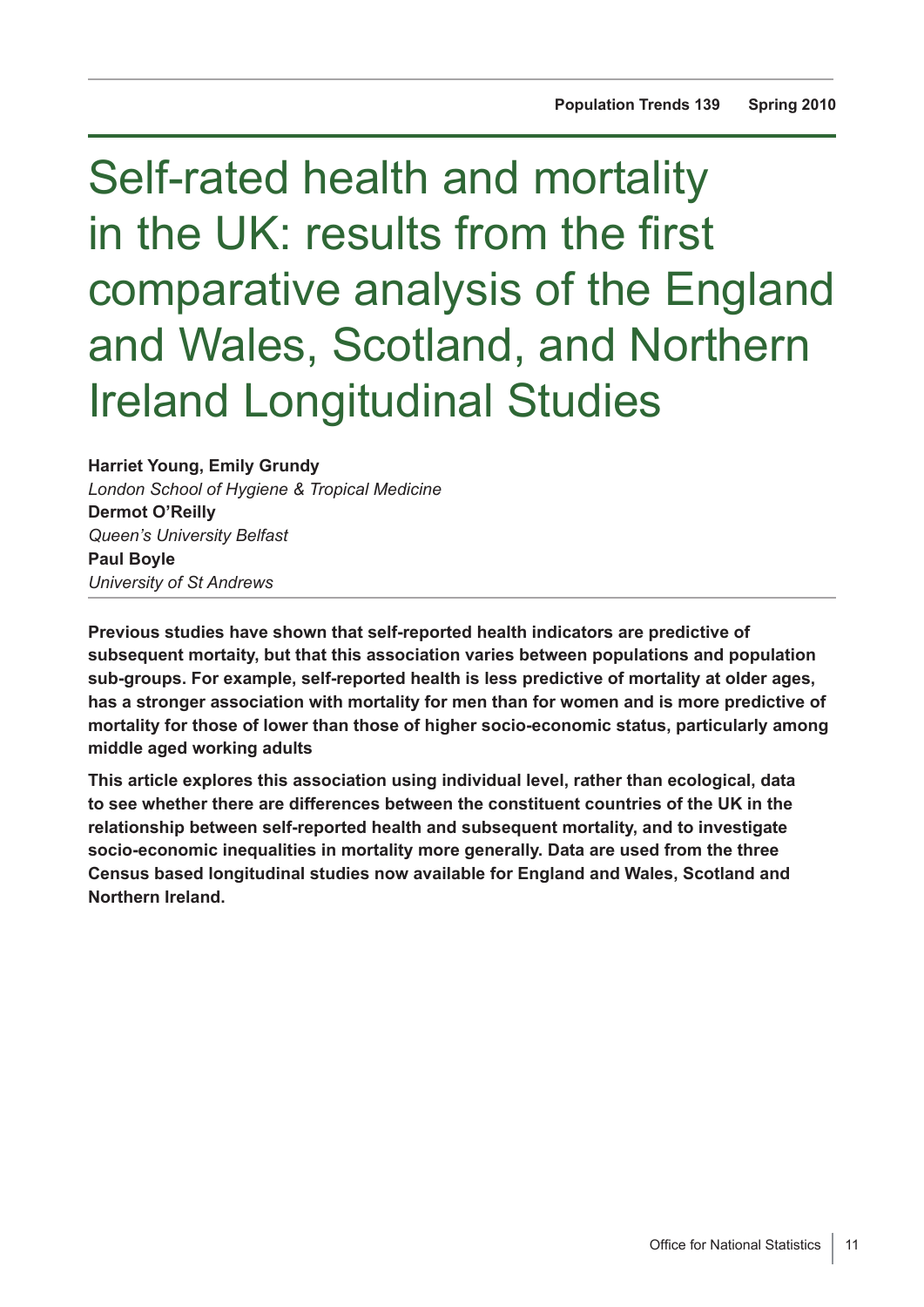# **Contents**

| Previous research on associations between self-reported health and mortality  14 |  |
|----------------------------------------------------------------------------------|--|
|                                                                                  |  |
|                                                                                  |  |
|                                                                                  |  |
|                                                                                  |  |
|                                                                                  |  |
|                                                                                  |  |
|                                                                                  |  |
|                                                                                  |  |
|                                                                                  |  |

# List of figures

| Figure 1 | Percentage of the population aged 35–74 with fair or poor self-rated health by |      |
|----------|--------------------------------------------------------------------------------|------|
| Figure 2 | Mortality rate by gender and country for those aged 35–49, ONS LS, SLS,        | - 20 |
| Figure 3 | Mortality rate by gender and country for those aged 50–64, ONS LS, SLS,        |      |
| Figure 4 | Mortality rate by gender and country for those aged 65–74, ONS LS, SLS,        |      |
| Figure 5 | Mortality rate by gender and country for those aged 35–74, ONS LS, SLS,        |      |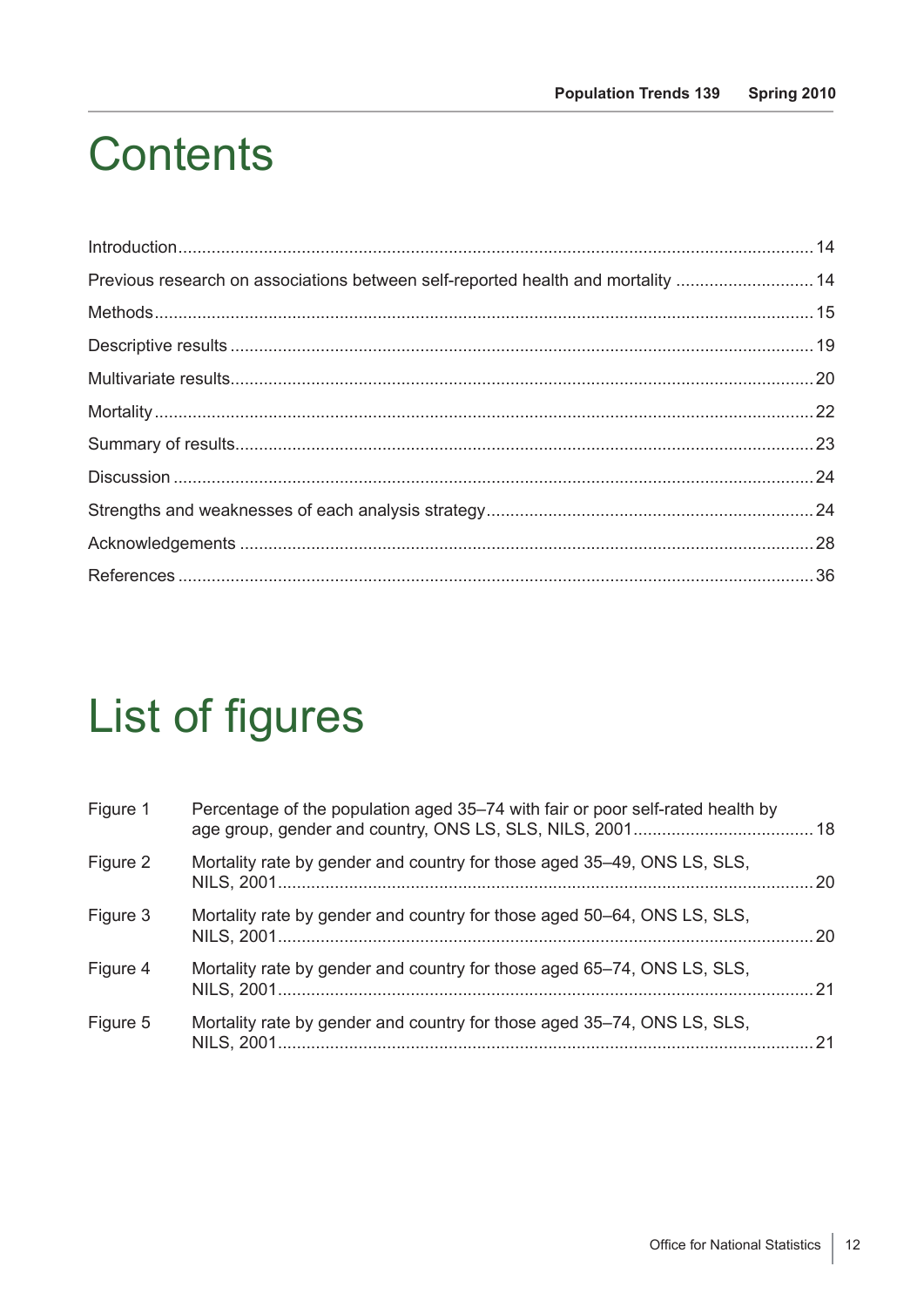# List of tables

| Table 1 | Variables and categories used in individual level and aggregated datasets, ONS<br>16                                                                                                                                                                                                                                           |
|---------|--------------------------------------------------------------------------------------------------------------------------------------------------------------------------------------------------------------------------------------------------------------------------------------------------------------------------------|
| Table 2 | Socio-demographic and socio-economic characteristics of the population<br>aged 35-74 in England and Wales, Scotland and Northern Ireland, ONS LS, SLS,                                                                                                                                                                         |
| Table 3 | Odds Ratios from logistic regression analysis of variations in the proportion<br>of the population aged 35–74 with poor or fair self-rated health in 2001 by<br>socio-demographic and socio-economic characteristics in England and Wales,<br>Scotland and Northern Ireland. ONS LS, SLS, NILS 2001, using parallel datasets25 |
| Table 4 | Odds Ratios from logistic regression analysis of variations in the proportion<br>of the population aged 35–74 with poor or fair self-rated health in 2001 by<br>socio-demographic and socio-economic characteristics in England and Wales,<br>Scotland and Northern Ireland and for all countries combined. ONS LS, SLS,       |
| Table 5 | Rate ratios of mortality for the population aged 35–74 by socio-demographic<br>and socio-economic characteristics and health status in England and Wales,<br>Scotland and Northern Ireland. ONS LS, SLS, NILS 2001 using parallel datasets 29                                                                                  |
| Table 6 | Rate ratios of mortality for the population aged 35–74 by socio-demographic<br>and socio-economic characteristics and health status in England and Wales,<br>Scotland and Northern Ireland, and for all countries combined. ONS LS, SLS,                                                                                       |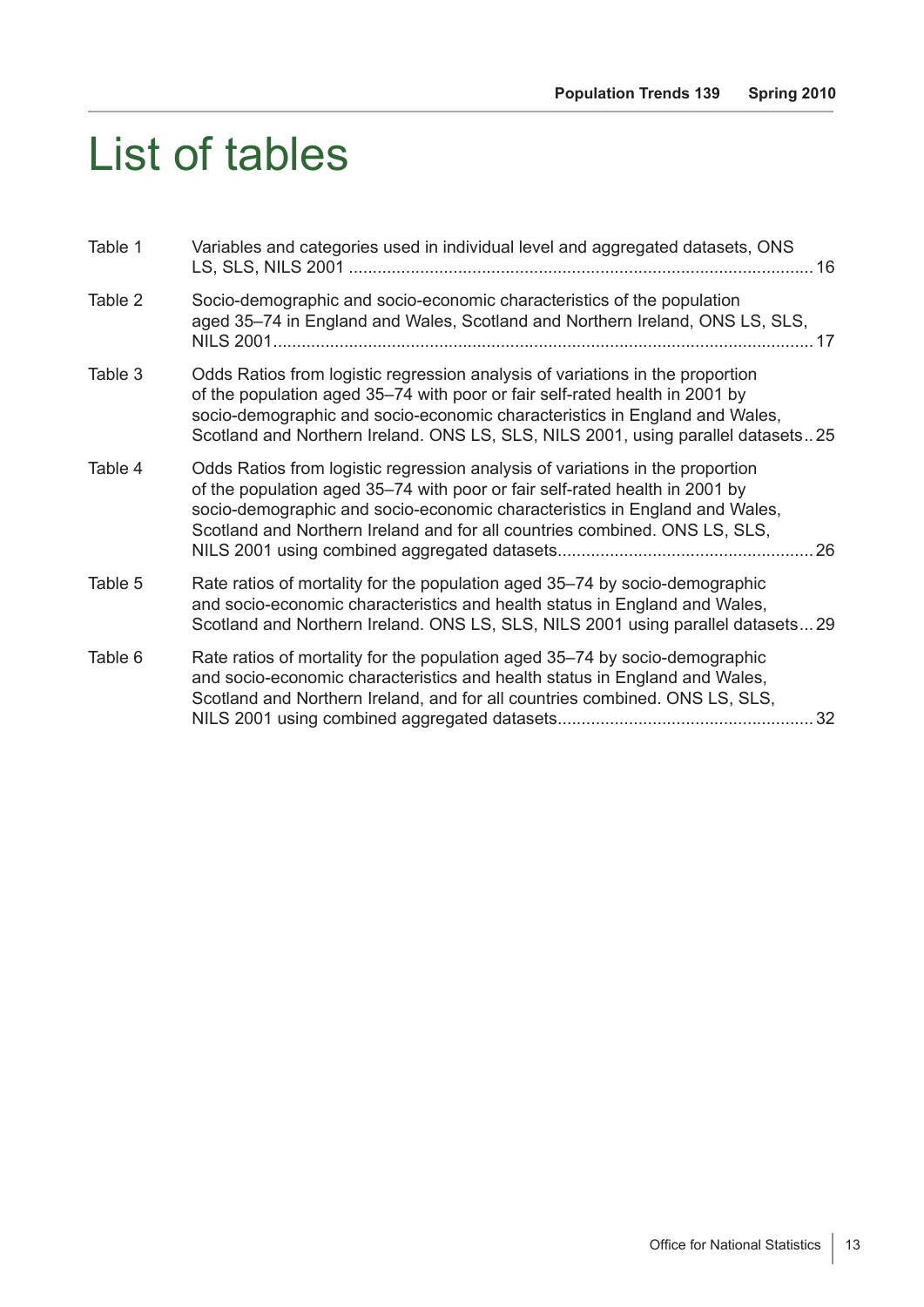#### **Introduction**

There are now three census based record linkage studies covering all constituent parts of the UK. The oldest of these, the Office for National Statistics Longitudinal Study (ONS LS) which covers England and Wales, was established in the mid 1970s and includes individual level information from the 1971, 1981, 1991 and 2001 Censuses. The Northern Ireland Longitudinal Study (NILS) and the Scottish Longitudinal Study (SLS) were launched in 2006 and 2007 respectively. The SLS includes information from the 1991 and 2001 Censuses and NILS data from the 2001 Census. All three studies include linked data from vital registration systems, including mortality. This means that for the first time there is the potential to analyse differentials between the constituent elements of the UK, using information from large representative longitudinal studies including individual level information from both census and vital registration sources. All three sources are subject to stringent disclosure control safeguards and it is currently not possible to combine individual level data from them to create a UK dataset. However, comparative analysis may be carried out in two ways: firstly, by conducting separate parallel individual level analyses of the three studies and comparing results; and secondly, by appending datasets of aggregated counts of individual level data from each study and then analysing this combined dataset. In this paper we show results from using both methods to analyse socio-economic and country level differences in health and mortality. This is an important topic because of research and policy interest in health inequalities in the UK, and indications from previous research using ecological data that patterns of reporting health may differ between the constituent countries of the UK.<sup>1</sup> We examine the strengths and weaknesses of each method for addressing this question and discuss the issues involved in working with the three datasets together.

#### **Previous research on associations between self-reported health and mortality**

Previous studies have shown that self-reported health indicators are predictive of subsequent mortality,<sup>2,3</sup> but that this association varies between populations and population sub-groups. For example, self-reported health is less predictive of mortality at older ages;<sup>4</sup> has a stronger association with mortality for men than for women;<sup>2</sup> and is more predictive of mortality for those of lower than those of higher socio-economic status, particularly among middle aged working adults.<sup>4</sup> Variations in reporting of self-rated health over time,<sup>5</sup> and by geographic region,<sup>6,7,8</sup> including by constituent country of the UK, have also been reported. Analysis of ecological associations using area level data has shown that for a given level of health, mortality rates are higher in Scotland than in Northern Ireland or Wales, an association that persists after control for socio-economic status.<sup>1</sup> Thus the Scottish population has the highest mortality rates of the constituent countries of the UK, England the lowest, with Northern Ireland and Wales in between. However, on the evidence of self-reported health data, the population of Northern Ireland is less healthy than that of Scotland.<sup>1,9</sup> In this study, we are able to explore this association using individual level, rather than ecological, data to see whether there are differences between the constituent countries of the UK in the relationship between self-reported health and subsequent mortality, and to investigate socioeconomic inequalities in mortality more generally.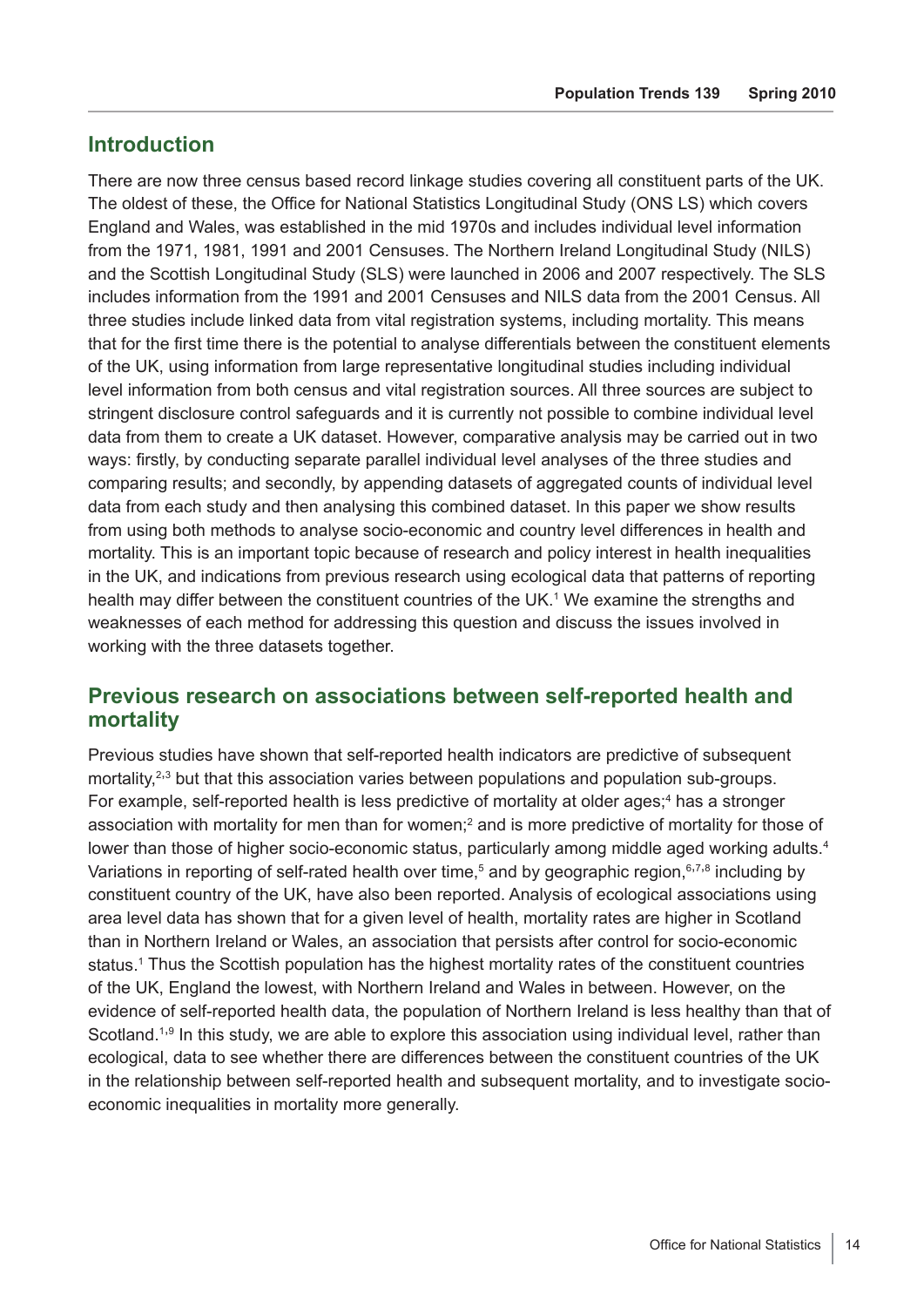#### **Methods**

#### **Data**

We use data from the three census based longitudinal studies now available for England and Wales, Scotland, and Northern Ireland. The ONS LS is a record linkage study of approximately one per cent of the population of England and Wales enumerated at the 1971 Census (some 500,000 people); sample members were selected on the basis of four birthdays in the year. Record linkage has been used to add information from subsequent censuses (1981, 1991, 2001) and data from vital registration sources including births, to sample mothers and deaths of sample members and their spouses.<sup>10</sup> While losing emigrants and the deceased, the sample has been maintained by the recruitment of new births and immigrants born on LS birthdays and so remains nationally representative.

The SLS is a 5.3 per cent representative sample of the Scottish population based on 20 birthdays in the year. A sample of approximately 265,000 SLS members was identified from the 1991 Census, with information linked in from the 2001 Census and other sources, including vital events, cancer registrations and hospital episodes.11

The NILS is also modelled on the ONS LS and includes approximately 500,000 sample members (around 28 per cent of the population of Northern Ireland). As with the ONS LS and the SLS, the sample is maintained by recruitment of new births and immigrants born on the 104 NILS birthdays. The NILS sample differs slightly from the ONS LS and SLS in that the initial sample was drawn from the Health Card Registration System and then linked to the census, whereas in the other two studies the initial sample was drawn from the census. Northern Ireland has a second census-based dataset that links the 2001 Census returns for the entire enumerated population to subsequently registered mortality data. However, the smaller NILS dataset was used for this study to maximise comparability with the other UK longitudinal studies.

All three studies have associated user support services, which facilitate use of the data for authorised researchers subject to disclosure control procedures. Further details of the data sets and these support services are available elsewhere.<sup>12</sup> Access to anonymised individual level data is only possible in the respective statistical office safe setting (ONS for the ONS LS, The General Register Office for Scotland for the SLS, and the Northern Ireland Statistics and Research Agency for the NILS).

#### **Dataset development**

This study is based on analyses of those aged 35–74 at the 2001 Census and their mortality from the time of the 2001 Census until 30 June 2006. This age range was chosen because in younger groups levels of poor health and rates of mortality are very low, and in age groups 75 and over fewer indicators of socio-economic status are available in the data sets. We excluded those living in communal establishments, students not at their term time address and those lacking information on self-rated health or marital status in the 2001 Census. Proportions excluded because of non‑response to these questions in the census accounted for 1.3 per cent of the ONS LS sample, 1.4 per cent of the SLS sample and 3.2 per cent of the NILS sample. We created datasets for both individual level and aggregated analyses. For the individual level analysis, we constructed equivalent separate datasets for the ONS LS, SLS and NILS.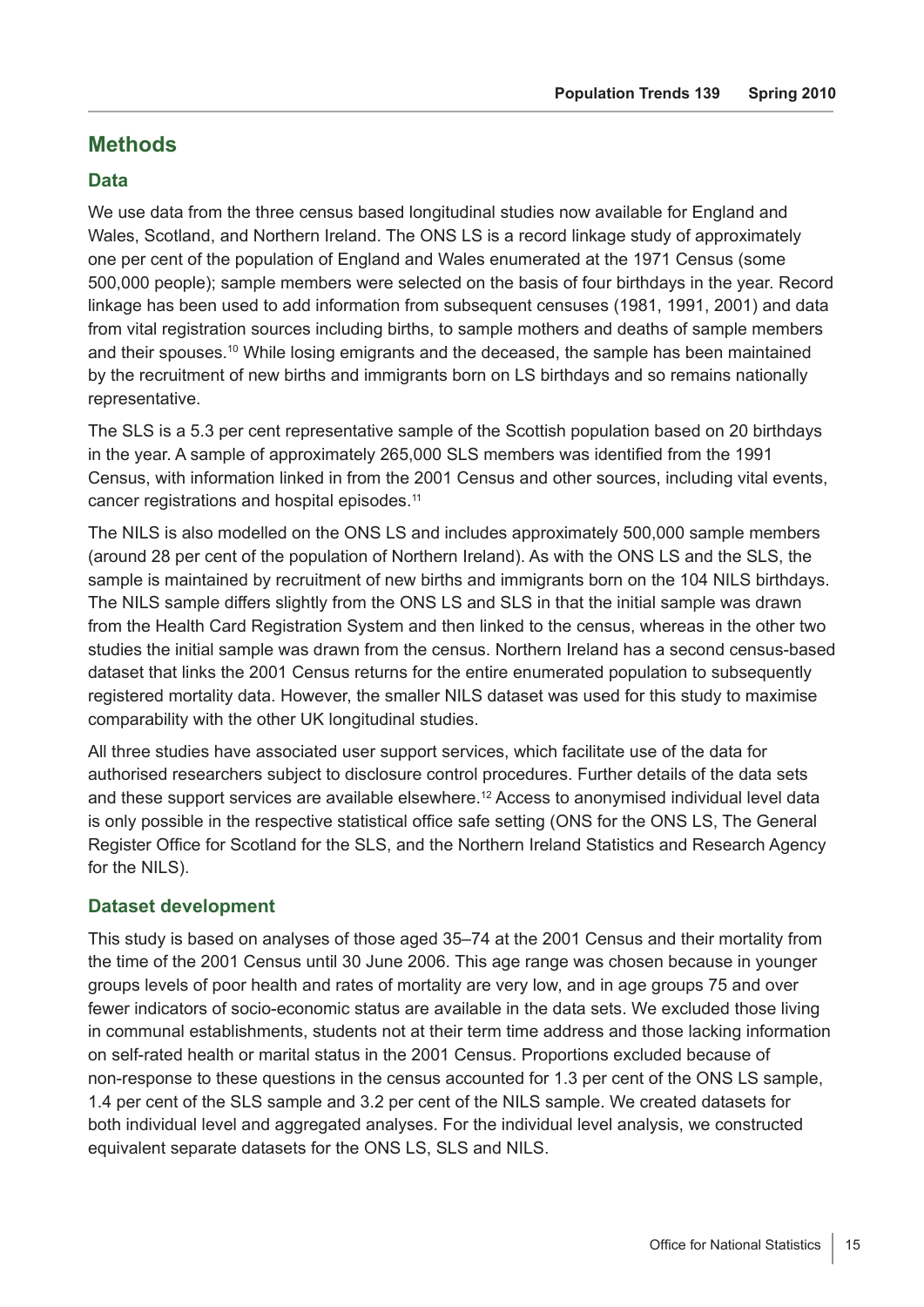| Variable                          | Variable categories                                                                                            |                                                                            |
|-----------------------------------|----------------------------------------------------------------------------------------------------------------|----------------------------------------------------------------------------|
|                                   | Individual level datasets                                                                                      | <b>Aggregated datasets</b>                                                 |
| Self rated health                 | Good<br>Fairly good or not good                                                                                | Good<br>Fairly good or not good                                            |
| Gender                            | Male<br>Female                                                                                                 | Male<br>Female                                                             |
| Age/Age group                     | Age-single years                                                                                               | $35 - 49$<br>$50 - 64$<br>$65 - 74$                                        |
| Marital status                    | Married<br>Separated or divorced<br>Widowed<br>Never married                                                   | Married<br>Not married                                                     |
| Highest educational qualification | Upper secondary or degree<br>Lower secondary<br>None<br>Other* (ONS LS only)<br>Missing                        |                                                                            |
| NS-SEC                            | Manager or professional<br>Intermediate **<br>Lower ***<br>Never worked, unemployed, student, other<br>Missing |                                                                            |
| Housing tenure                    | Owner occupier<br>Social rental<br>Private rental or other<br>Missing                                          |                                                                            |
| Car access                        | Yes<br><b>No</b><br>Missing                                                                                    |                                                                            |
| Socio-economic status score ****  |                                                                                                                | 0 (Highest)<br>1<br>$\overline{2}$<br>3<br>4<br>5 (Lowest)<br>Missing data |
| Country                           |                                                                                                                | England and Wales<br>Scotland<br>Northern Ireland                          |

### Table 1 **Variables and categories used in individual level and aggregated datasets, ONS LS, SLS, NILS 2001**

Notes:

This category includes City and Guilds, RSA/OCR and BTEC/Edexcel qualifications which cover qualifications from entry to degree level.

- \*\* This group includes intermediate occupations, small employers and own account workers.
- \*\*\* This group includes lower supervisory, technical, semi-routine and routine occupations.

For the aggregated analysis, we created aggregated count datasets for each LS and then combined them. In aggregated datasets such as these, cells comprise counts of individuals with a particular set of characteristics, (for example, being female, living in owner occupied housing and aged 35–49), rather than individuals themselves. Disclosure control guidelines meant that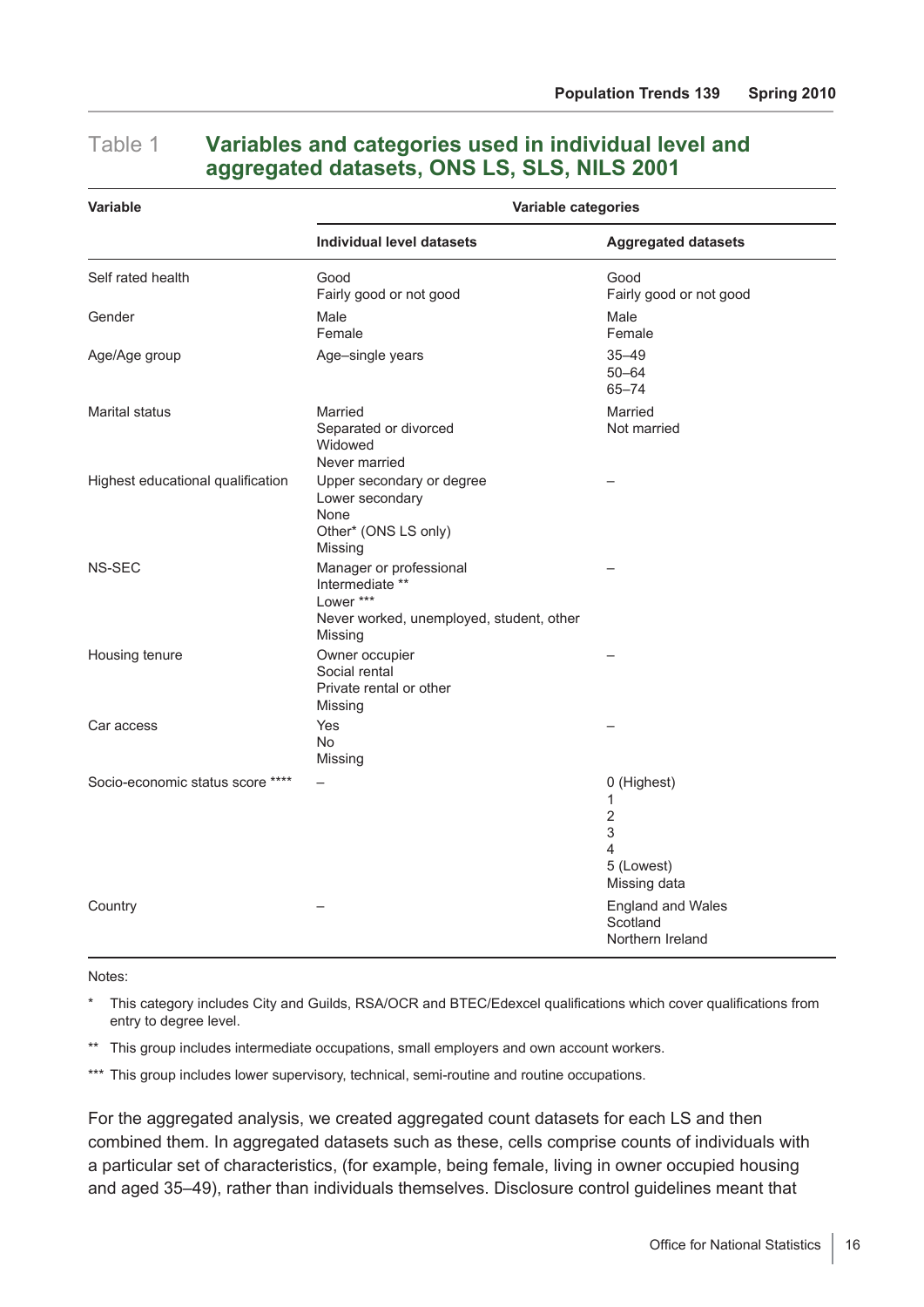#### Table 2 **Socio-demographic and socio-economic characteristics of the population aged 35–74 in England and Wales, Scotland and Northern Ireland, ONS LS, SLS, NILS 2001**

|                                          |                                                           |               | <b>LS Sample</b>         |             |
|------------------------------------------|-----------------------------------------------------------|---------------|--------------------------|-------------|
| <b>Variable</b>                          | <b>Categories</b>                                         | <b>ONS LS</b> | <b>SLS</b>               | <b>NILS</b> |
| Age (years)                              | Mean                                                      | 52.2          | 52.1                     | 51.7        |
|                                          | Standard error                                            | 0.022         | 0.032                    | 0.025       |
| Age group (per cent)                     | $35 - 49$                                                 | 44.5          | 45.3                     | 47.0        |
|                                          | $50 - 64$                                                 | 37.4          | 36.8                     | 36.2        |
|                                          | $65 - 74$                                                 | 18.0          | 17.9                     | 16.8        |
| Gender (per cent)                        | Men                                                       | 48.8          | 47.9                     | 48.3        |
|                                          | Women                                                     | 51.2          | 52.1                     | 51.7        |
| Marital status (per cent)                | Married                                                   | 69.3          | 68.1                     | 71.5        |
|                                          | Separated or divorced                                     | 14.1          | 13.9                     | 10.4        |
|                                          | Widowed                                                   | 5.9           | 6.9                      | 6.6         |
|                                          | Never married                                             | 10.7          | 11.0                     | 11.5        |
| <b>Highest educational qualification</b> | Upper secondary or degree                                 | 22.5          | 35.2                     | 18.1        |
| (per cent)                               | Lower secondary                                           | 28.5          | 19.6                     | 23.7        |
|                                          | None                                                      | 34.9          | 40.1                     | 51.0        |
|                                          | Other                                                     | 8.7           | $\overline{\phantom{m}}$ |             |
|                                          | Missing                                                   | 5.5           | 5.2                      | 7.3         |
| <b>NS-SEC (per cent)</b>                 | Manager or professional                                   | 30.0          | 28.9                     | 25.2        |
|                                          | Intermediate occupations, small employers and own account | 19.8          | 18.9                     | 19.8        |
|                                          | Lower supervisory, technical, semi-routine and routine    | 33.5          | 39.7                     | 35.1        |
|                                          | Never worked, unemployed, student, other                  | 3.8           | 3.4                      | 5.4         |
|                                          | Missing                                                   | 12.9          | 9.2                      | 14.6        |
| Housing tenure (per cent)                | Owner                                                     | 78.4          | 72.3                     | 78.2        |
|                                          | Social housing tenant                                     | 13.3          | 20.7                     | 14.2        |
|                                          | Private housing tenant and other                          | 5.9<br>2.4    | 5.1<br>1.9               | 4.0<br>3.6  |
|                                          | Missing                                                   |               |                          |             |
| Car access (per cent)                    | Car                                                       | 83.9          | 77.5                     | 82.7        |
|                                          | No car                                                    | 14.5<br>1.6   | 21.2<br>1.2              | 14.8<br>2.5 |
|                                          | Missing                                                   |               |                          |             |
| Socio-economic score                     | Mean (excluding those with missing values)                | 2.4           | 2.5                      | 2.7         |
|                                          | Standard error                                            | 0.004         | 0.006                    | 0.004       |
| Socio-economic score (per cent)          | 0 - Least disadvantaged                                   | 13.6          | 18.5                     | 11.5        |
|                                          | 1                                                         | 13.4          | 10.7                     | 9.7         |
|                                          | 2                                                         | 14.7          | 12.8                     | 12.3        |
|                                          | 3                                                         | 16.5          | 13.6                     | 14.9        |
|                                          | 4                                                         | 15.4          | 16.0                     | 19.2        |
|                                          | 5 - Most disadvantaged                                    | 9.3           | 15.6                     | 12.0        |
|                                          | Missing                                                   | 17.2          | 12.8                     | 20.5        |
| Total (per cent)                         |                                                           | 100           | 100                      | 100         |
| Number in analysis                       |                                                           | 254,918       | 122,753                  | 192,251     |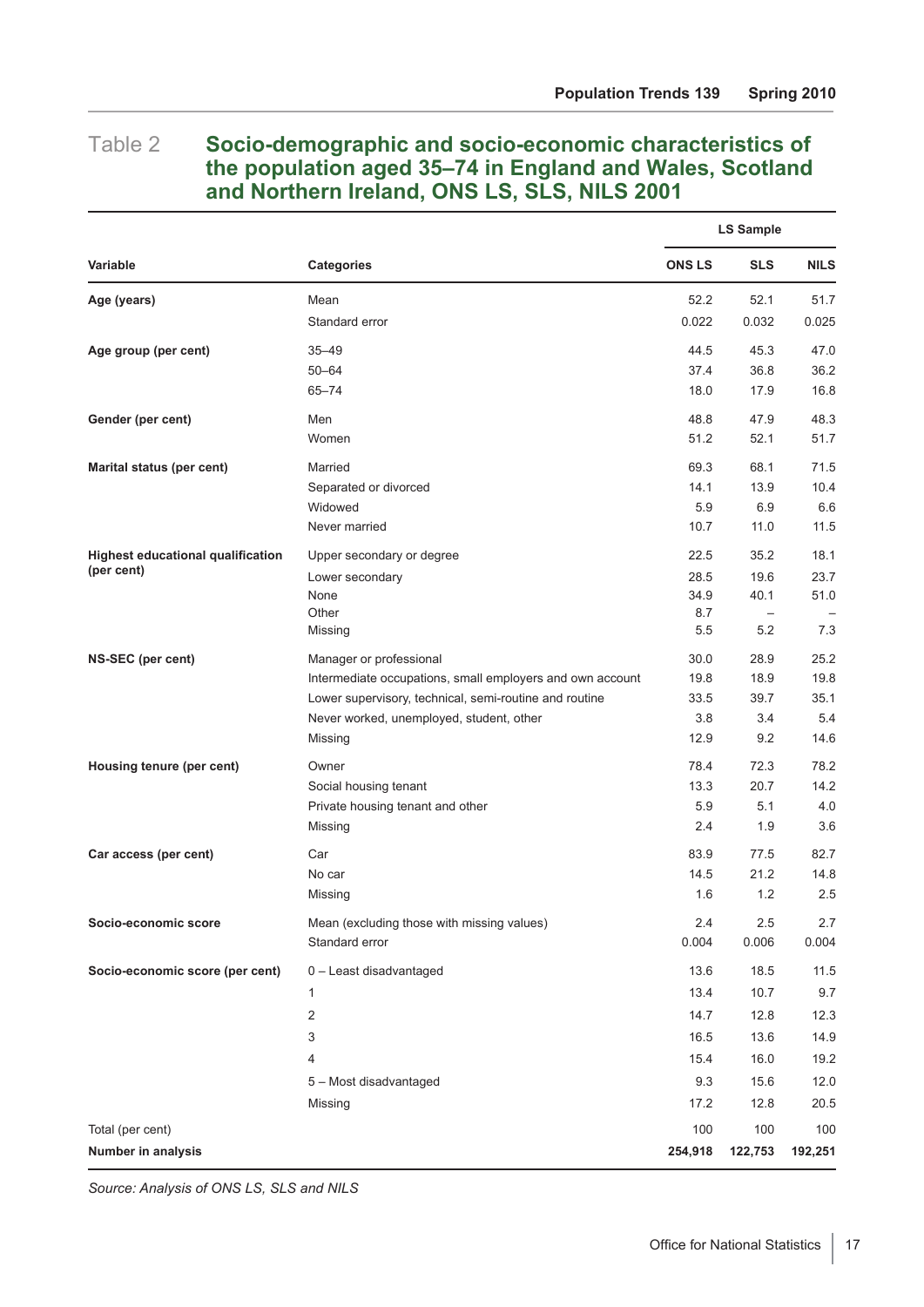cell counts of less than three were not permissible.<sup>13</sup> For this reason in the aggregated analysis we used age groups rather than single year of age, combined marital status categories and created a socio-economic score derived from several variables rather than using each variable separately. This score was derived from separate indicators as follows: car access (0), no car access (1); home owner (0), private or social housing tenant (1); highest educational qualification upper secondary or degree (0), lower secondary or other (1), none (2); manager or professional (0), intermediate occupations (1), lower occupations, never worked, unemployed and students (2). Higher scores thus indicate a greater level of disadvantage.

The main advantage of using the aggregated data set was that we could also include a variable indicating country (England and Wales, Scotland, or Northern Ireland) and compare effects across these directly.

#### **Variables used in the analysis**

In all analyses we dichotomised self-rated health into a variable, distinguishing those who reported good health from those reporting 'fairly good' (termed 'fair' in some of the text below) or 'not good' health (hereafter referred to as 'poor' health). Mortality was measured from the census date, 29 April 2001, until 30 June 2006, the latest date that mortality data was available in all three data sources, giving five years and two months of follow-up.

**Table 1** shows the variable categories used in the individual and aggregated analysis. Demographic variables comprised single year of age, or age group, gender and marital status. Indicators of socio-economic status included individual-level highest educational qualification and National Statistics Socio-Economic Classification (NS SEC), derived from information on occupation and employment status, and two household-level variables, housing tenure and household access to one or more cars or vans. Variables and categories of variables were identical

#### Figure 1 **Percentage of the population aged 35–74 with fair or poor self-rated health by age group, gender and country, ONS LS, SLS, NILS, 2001**



*Source: ONS LS, SLS, NILS 2001*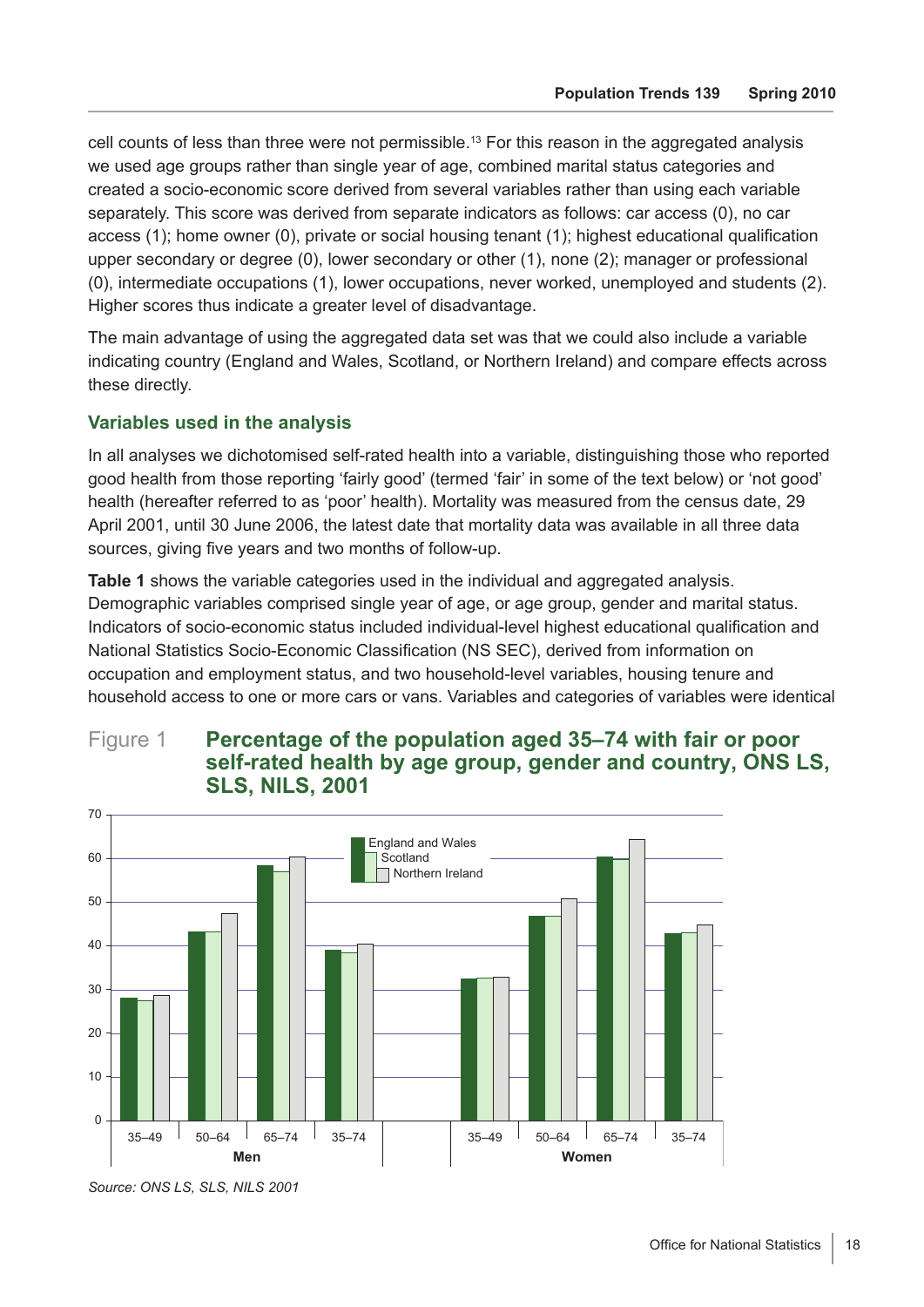in all three sources with the exception of highest educational qualification. The ONS LS education variable included an additional category of 'other' which the SLS and NILS did not have.

#### **Statistical methods**

We undertook preliminary descriptive analyses of the three samples using the individual level datasets. We used multivariate logistic regression to analyse differentials in self-reported health by socio-demographic characteristics using the individual level datasets, and by socio-demographic characteristics and country using the aggregated dataset. In the latter analysis we also present results for each country separately, in order to allow comparison between the two methods. Survival analysis, using Poisson regression, was undertaken to investigate associations between self-rated health and socio-demographic characteristics with subsequent mortality. Known emigrants were excluded from date of leaving the respective study. In both analyses of self-rated health and mortality we present results from models controlling for age and sex (Model 1), and results from models additionally controlling for socio-demographic characteristics (Model 2). In the aggregated analysis, country was included in both models. In the mortality analysis we also show results from a third model including self-rated health. All analysis was carried out in the statistical office safe settings and produced in accordance with disclosure control guidelines.

#### **Descriptive results**

Socio-demographic sample characteristics were broadly similar for England and Wales, Scotland and Northern Ireland (**Table 2**). The samples were similar in age and gender distribution, except that the Northern Ireland sample was slightly younger and included slightly more married and fewer divorced members. Differences between the three study samples in the distribution of sample members by educational level reflect both the separate identification of those with 'other' qualifications in England and Wales, and the different educational system in Scotland. Scotland had the highest proportion in the highest education category at 39 per cent, compared with 25 per cent in England and Wales, and 21 per cent in Northern Ireland. In the Northern Ireland sample, 51 per cent had none of the educational qualifications asked about, compared with 40 per cent of the Scottish sample, and 35 per cent of those in England and Wales. The Northern Ireland sample also included a slightly lower proportion in managerial and professional occupations and a slightly higher proportion in the category of never worked, unemployed, students or other. The proportion in lower supervisory, technical, semi-routine or routine occupations was largest in Scotland. In England and Wales, and Northern Ireland, 78 per cent of the sample were owner-occupiers compared with 72 per cent in Scotland, where a larger proportion lived in social housing. Those in Scotland were also slightly less likely to have access to a car or van. For the socio-economic score, used in the aggregated dataset analysis, the NILS sample had the highest proportion with missing values at 20 per cent, compared with 17 per cent in England and Wales and 13 per cent in Scotland (this illustrates one of the main disadvantages of using summary scores such as this – the high proportion with missing values on at least one of the variables used to construct it). The mean socio-economic score was lowest (representing a lower mean level of disadvantage) in England and Wales at 2.4, and highest in Northern Ireland with a score of 2.7. Scotland had the highest proportion of the sample in both the least and most disadvantaged categories.

**Figure 1** shows the proportions with fairly good or not good self-rated health by gender, age group and country. These proportions were higher among women than men and higher in Northern Ireland than in Scotland or England and Wales.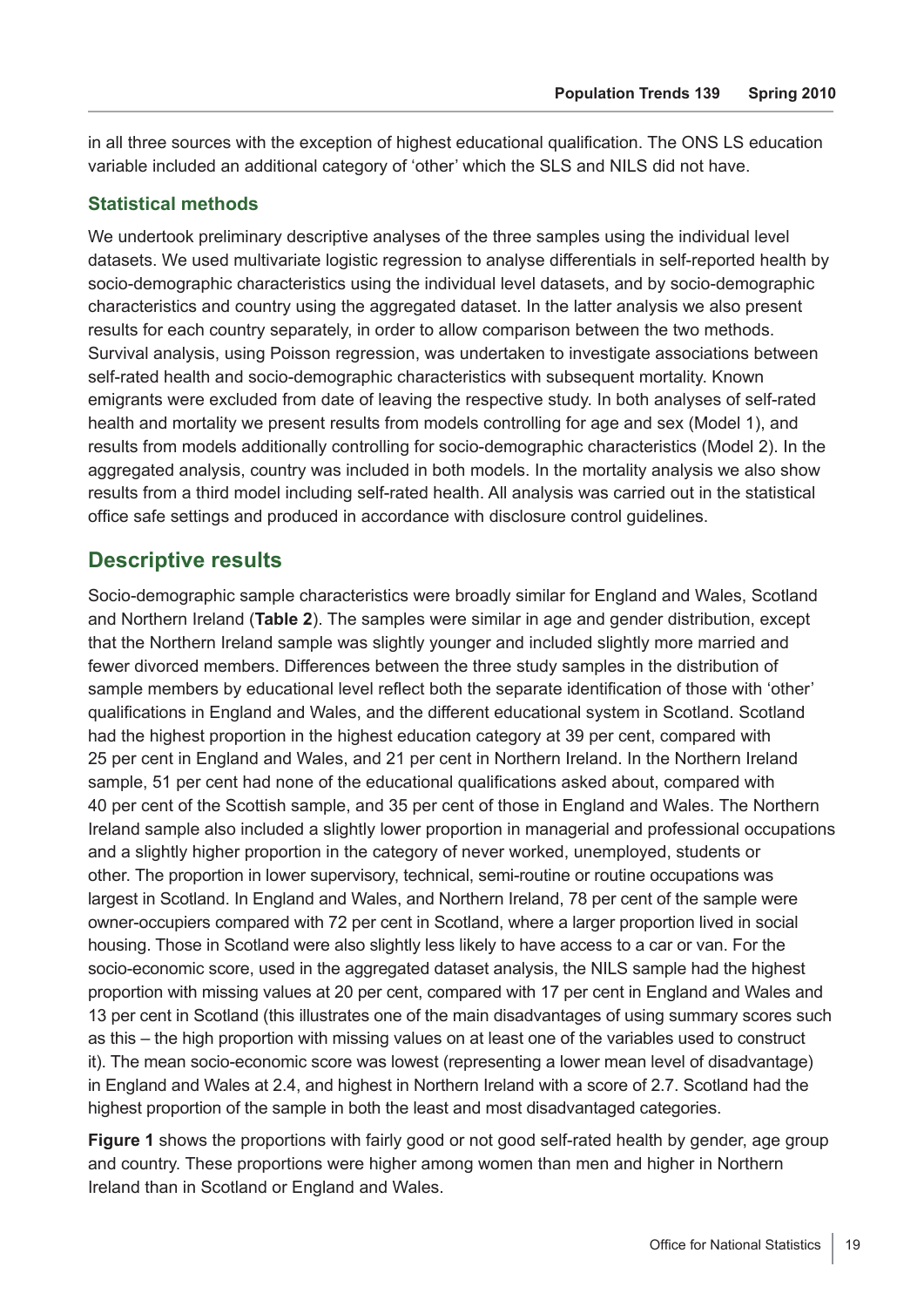



#### Figure 3 **Mortality rate by gender and country for those aged 50–64, ONS LS, SLS, NILS, 2001**

Rate per 1000



### **Multivariate results**

#### **Self-rated health**

**Table 3** and **Table 4** show results from logistic regression analysis of differentials in the proportions reporting not good or fairly good self-rated health. In both individual level (Table 3) and aggregated analysis (Table 4), the odds of poorer self-rated health increased with age, and were significantly higher for women than men, although the gender difference was smaller once marital status and socio-economic status were controlled (Model 2). Inclusion of single year of age in the individual level models was a better control than in aggregated models which only included three age groups, as confirmed by a comparison of r-squared values for Model 1 individual level versus aggregated dataset analysis ( $r = 0.042$  for individual analysis and  $r = 0.037$  for aggregated analysis, for Scotland). Unmarried people were more likely to report poor or fair self-rated health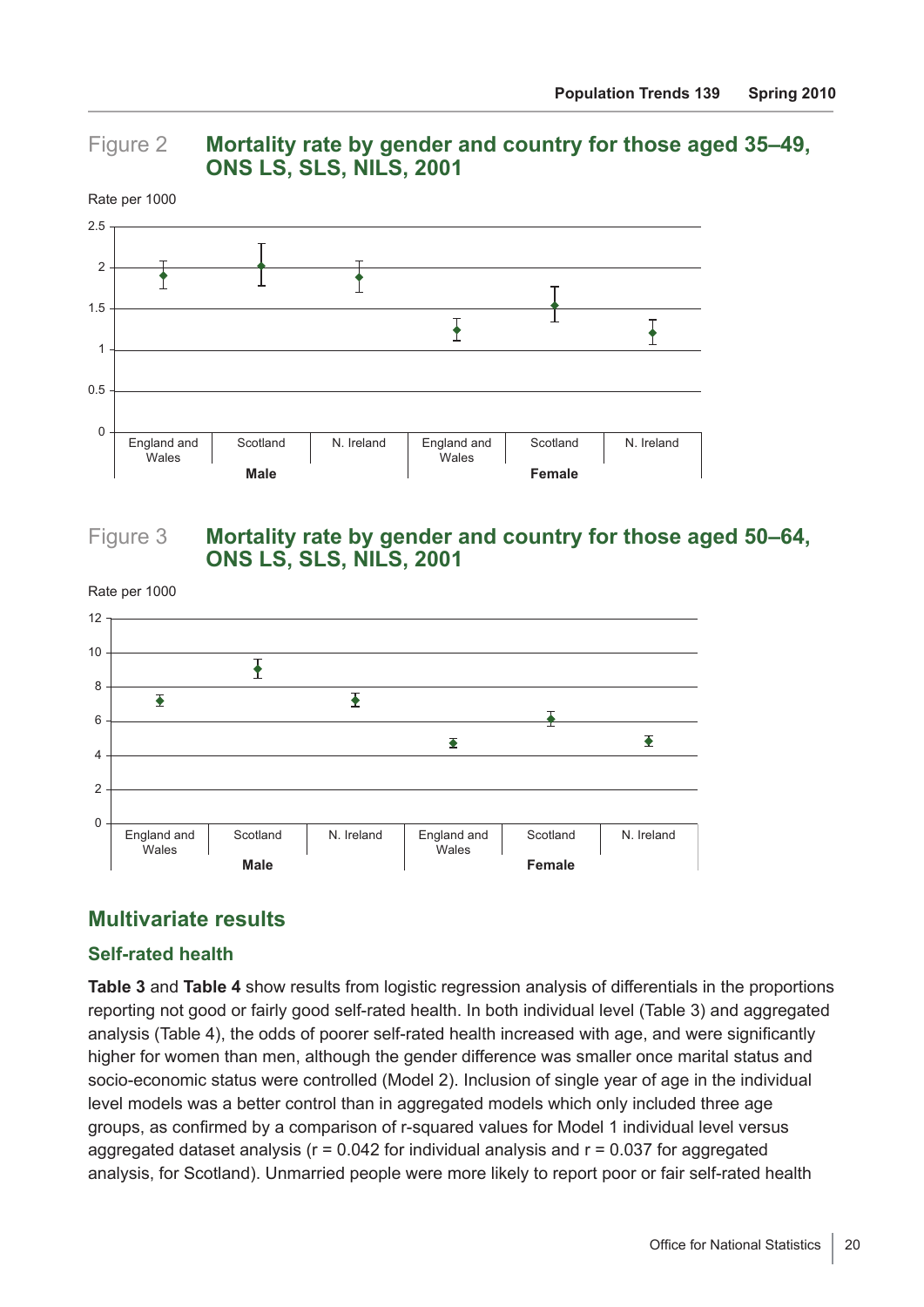

#### Figure 5 **Mortality rate by gender and country for those aged 35–74, ONS LS, SLS, NILS, 2001**



*Source: ONS LS, SLS, NILS 2001*

Rate per 1000

than the married. In the individual level analysis, in which we were able to distinguish between unmarried groups, we found that the separated, divorced and never married, but not the widowed, were significantly more likely to report not good or fairly good health than the married. In England and Wales, and Scotland the widowed were in fact marginally less likely to report not good or fairly good health than the married (Odds Ratio (OR) for England and Wales 0.96, 95 per cent confidence interval (CI) 0.92–0.99). In all countries, those living in social housing, with no car, with no recorded educational qualification and in lower status occupations or not employed were the most likely to report not good or fairly good health. Reported health differentials by tenure appeared weaker in England and Wales than Scotland or Northern Ireland, whereas health differentials by NS-SEC appeared stronger in England and Wales than the other countries. For example, in England and Wales the odds of reporting not good or fairly good health among those who had never worked were 89 per cent higher than among managers or professionals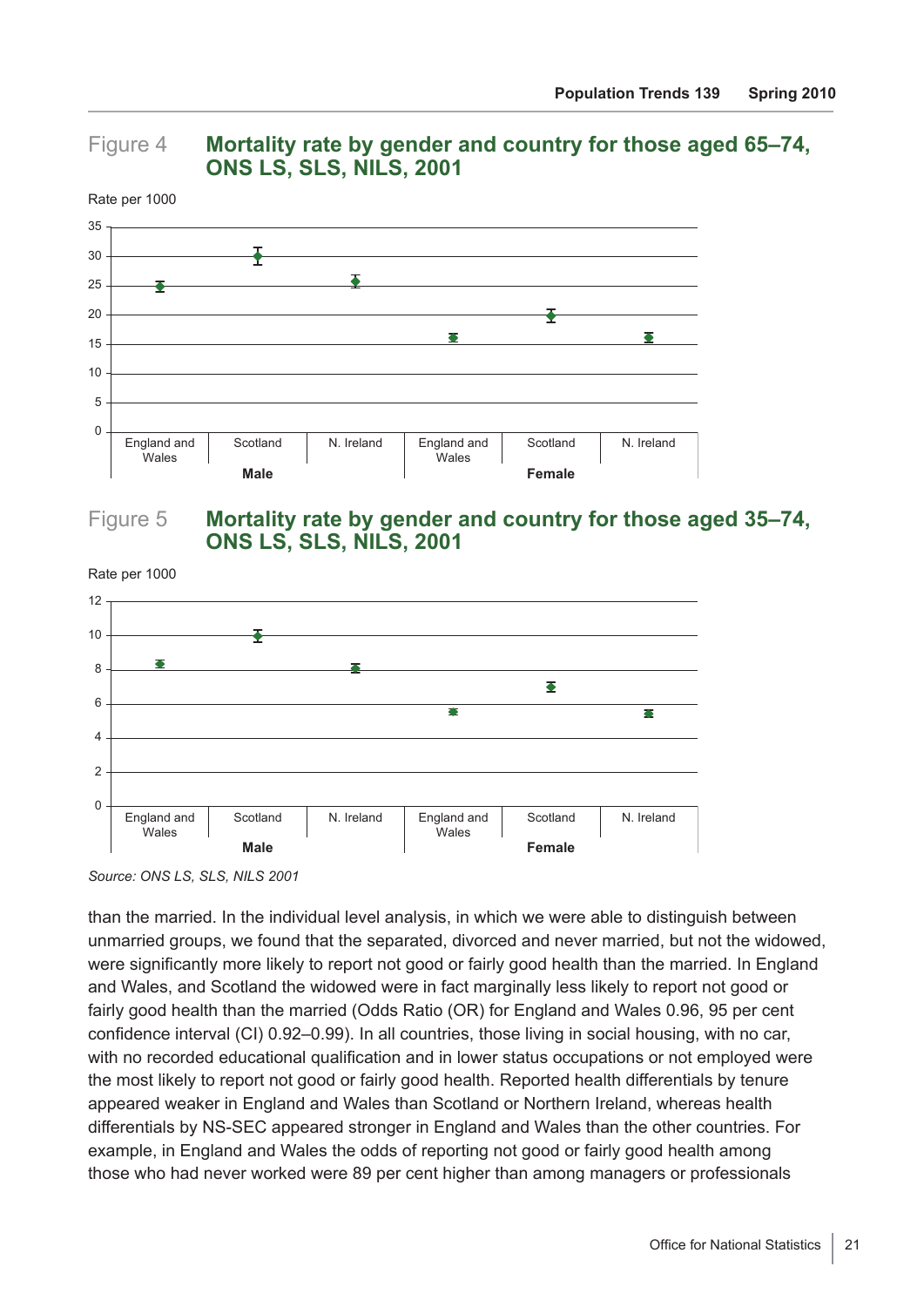(CI 1.80–1.99), whereas the equivalent figure for Scotland was 55 per cent (CI 1.44–1.67). Differentials in health status by educational level appeared smaller in Scotland than in England and Wales or Northern Ireland. In general, those with missing data were more likely than the most advantaged reference category to report not good or fairly good health, but did not appear to have the worst health. Results from analysis of the aggregated datasets (Table 4) showed that in each country increasing socio-economic score (indicating a higher level of disadvantage) was associated with poorer reported health. This association appeared to be the strongest in Northern Ireland, where those in the most disadvantaged category had 5.4 times the odds of reporting not good or fairly good self-rated health than the least disadvantaged (CI 5.19–5.66). In England and Wales the equivalent ratio was 4.4 (CI 4.20–4.52) and in Scotland, 4.7 (4.47–4.89).

After adjusting for age and gender (Table 4, Model 2), those in Northern Ireland were 10 per cent more likely to report not good or fairly good health (CI 1.09–1.11) than those in England and Wales, but there was no difference in this regard between Scotland and England and Wales. However, after additionally adjusting for marital status and socio-economic score (Model 2), the odds of reporting not good or fairly good self-rated health were slightly lower in Scotland than in England and Wales (OR 0.96, CI 0.95–0.97).

### **Mortality**

**Figures 2, 3, 4 and 5** show mortality rates (deaths/person years of exposure) by country, age group and gender. In all age groups, men had higher rates of death than women. Those in Scotland had higher mortality rates than those in England and Wales or Northern Ireland, although in the youngest age group, in which the numbers of deaths observed were lowest, country differentials were small and not statistically significant. Age and sex standardisation demonstrated that for those aged 35–74, mortality rates in Scotland were 24 per cent higher than in England and Wales, and Northern Ireland's mortality rate was three per cent higher.

The main aim of the mortality analysis was to examine the association between health status and subsequent mortality in the three countries. Results show risks of death relative to a reference category. First, we briefly describe associations between other co-variates and mortality.

In all countries rate ratios of mortality increased with age, and were higher for men than for women, a difference that increased once marital status and socio-economic status were controlled for (**Table 5**). Although widows and widowers were no more likely to report not good or fairly good health than the married, in all countries their risks of death were higher. Indeed in England and Wales, relative risk ratios for the widowed were as high as for the separated, divorced and never married.

Consistent with the analysis of variations in self-rated health, mortality was highest for: tenants in social housing; those with no educational qualifications; and for those who had never worked, were unemployed, students or unclassified. Analysis of separate country aggregated datasets showed that there was a stronger association between socio-economic score and mortality in Northern Ireland than in the other countries. After control for self-rated health status, the association between socio-economic status and mortality weakened in all models and for all countries, but remained significant. In other words, while strongly related to survival, variation in health status only partly explained the association between socio-economic status and mortality.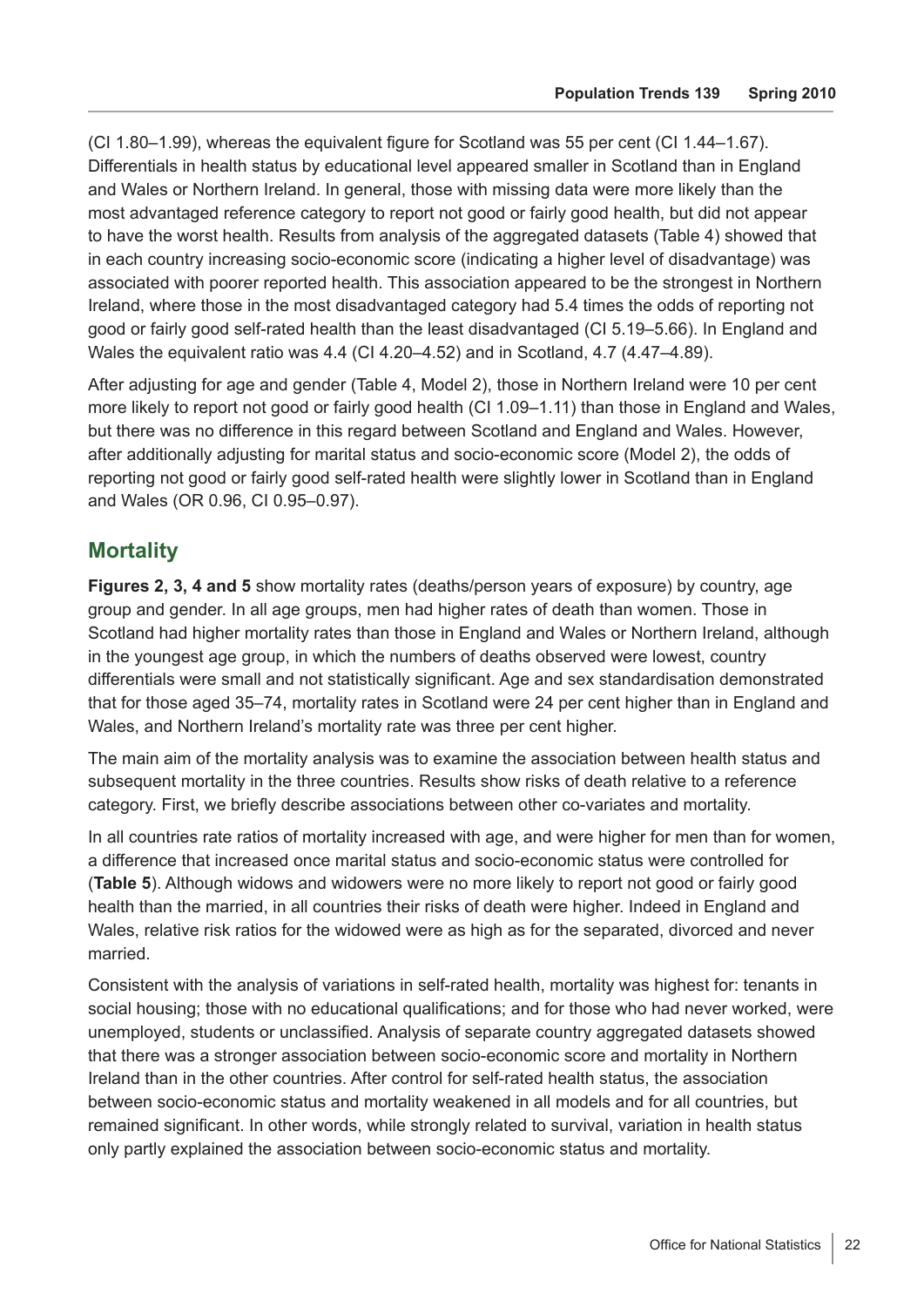Analysis of the combined country aggregated dataset demonstrated that, after controlling for age group and gender (**Table 6**), the Scottish sample had significantly higher risks of death in the 5 years and two months following the 2001 Census than those in England and Wales (RR 1.23, CI 1.19–1.27). In Northern Ireland, mortality risks were not significantly different from England and Wales (RR 1.01 CI 0.98–1.05). After control for socio-economic and marital status, the ratio for Scotland decreased marginally to 1.19 (CI 1.15–1.23) and the rate ratio for Northern Ireland fell to 0.95 (CI 0.92–0.98) indicating a significantly lower risk of death than in England and Wales (after control for marital status and socio-economic status). Additional control for self-rated health status (Model 3, all countries) did not alter the differences between countries in terms of mortality risks.

Those reporting not good or fairly good health in 2001 were more than twice as likely to die in the follow up period than those reporting good health, after controlling for socio-demographic and socio-economic factors (Model 3, Tables 5 and 6). However there was some variation in the association found using the different analysis strategies, with rate ratios associated with reporting poor or fair health being 7–9 per cent higher in the analysis of the individual level data than in the aggregated dataset. This is probably because of poorer control for socio-demographic and socio‑economic factors in the analysis of the aggregated data, because of the need to use collapsed and less detailed indicators (age group rather than single year of age, two rather than four categories of marital status, and socio-economic score instead of separate socio-economic indicators). The association also varied by country. Using both analysis strategies we found that the association between health status and mortality was stronger in Scotland, after control for all other factors (aggregated analysis RR 3.01, CI 2.81–3.22) than in England and Wales (RR 2.57 CI 2.45–2.70) or Northern Ireland (RR 2.69 CI 2.54–2.86).

#### **Summary of results**

Consistent with previous studies, these results showed that in all constituent countries of the UK, women were more likely than men to report not good or fairly good self-rated health, but were less likely to die in the follow up period. The never-married, divorced and separated were also more likely to report not good or fairly good health. All unmarried groups, including the widowed, were more likely to die in the follow up period than the married. Living in social housing, not having a car, having no educational qualifications and having never worked or being unemployed were all associated with higher levels of self-reported not good or fairly good health and with mortality, as was overall worse socio-economic score. There was some variation in the strength of these associations by country. Analysis using the socio-economic status score, for example, suggested that socio-economic differentials in health and mortality were larger in Northern Ireland than in Scotland or England and Wales.

We found a strong association between reporting of not good or fairly good health and mortality in all countries. This association appeared stronger in Scotland than Northern Ireland or England and Wales. This reflects our finding that members of the Scottish sample were no more likely to report not good or fairly good health than those in England and Wales, but that they had higher relative risks of death. This might indicate variations in pre-death health status in different parts of the UK or differences in the thresholds at which people in different parts of the UK report not having good health, or a combination of both. This would account both for the apparently lower risks of poorer health in Scotland, despite higher mortality, and the stronger association between self-rated health and mortality in Scotland.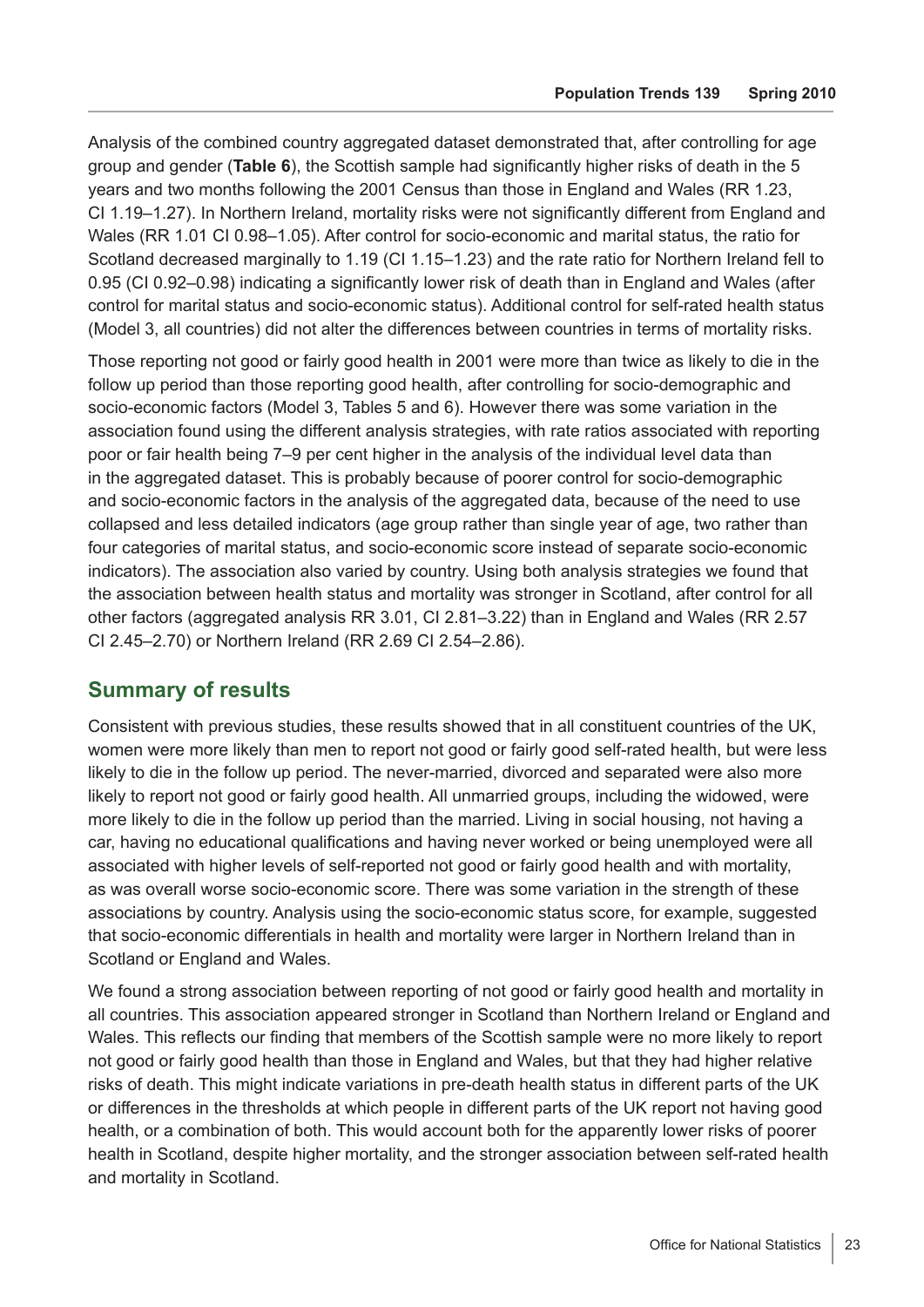#### **Discussion**

In this article, we explored different strategies for comparative analysis of the ONS LS, the SLS and the NILS. All three studies have a very similar design and, even though each country has its own census form, most questions are identical and there is UK-wide co-ordination on census form development, data collection and data processing.14,15 Registration of deaths and processing of mortality data are also co-ordinated and comparable. There are, however, some minor differences in categories used which need consideration, namely the inclusion of an additional educational qualification category in the England and Wales Census. There are also differences in the distribution of the populations by educational and housing tenure indicators, reflecting the fact that in Scotland upper secondary level qualifications are gained a year earlier than in England, Wales or Northern Ireland and that the social housing stock (relative to population size) is far larger. These differences may explain why differentials in Scotland ,in health by education appeared weaker and by housing tenure stronger, than in England and Wales or Northern Ireland.

These country differences in education and housing tenure also influenced the comparability of the socio-economic score used in the aggregated datasets, which was based on all four socioeconomic indicators. For example Scotland had the highest proportion in the least disadvantaged category of the socio-economic score, which is likely to have been in part a result of the large proportion in the highest education category. Therefore, care must be taken in interpreting country differences, especially by socio-economic status. The other factor affecting comparability of results between countries is the differing proportions of non-respondents for the socio-economic status variables. This was a particular problem when combining socio-economic variables to produce the score used in analysis of the aggregated data set in which the proportions with missing data ranged from 13 per cent in Scotland to 20 per cent in Northern Ireland.

### **Strengths and weaknesses of each analysis strategy**

Development of the individual level datasets involved standard application procedures, and so they were quicker and easier to prepare and use than the datasets for the aggregated analysis. There were no limits on the variables and categories used in the individual level datasets because all analysis was carried out in the safe setting for each longitudinal study. Preparation of the aggregated datasets was much more time consuming and logistically complex. It took time to obtain approval for release of aggregated NILS and SLS datasets from their respective safe settings to the ONS safe setting, where analysis of the aggregated data set was undertaken, and for the statistical offices to put into place secure data transfer systems.

Data set preparation also took much longer than for the individual level datasets, because of the iterative process necessary to ensure that all datasets met disclosure control protocols of each longitudinal study and ensure that they were also identical in terms of the variables and categories included.

Statistically, the individual level datasets provided more detailed, richer information than the aggregated datasets, including individual year of age instead of three age groups, four marital status groups instead of only two, and separate socio-economic variables instead of a combined socio-economic score. We therefore obtained more detailed country comparisons of the associations between different socio-economic and demographic indicators associations using the individual level datasets, and variables (particularly age) were more completely controlled than in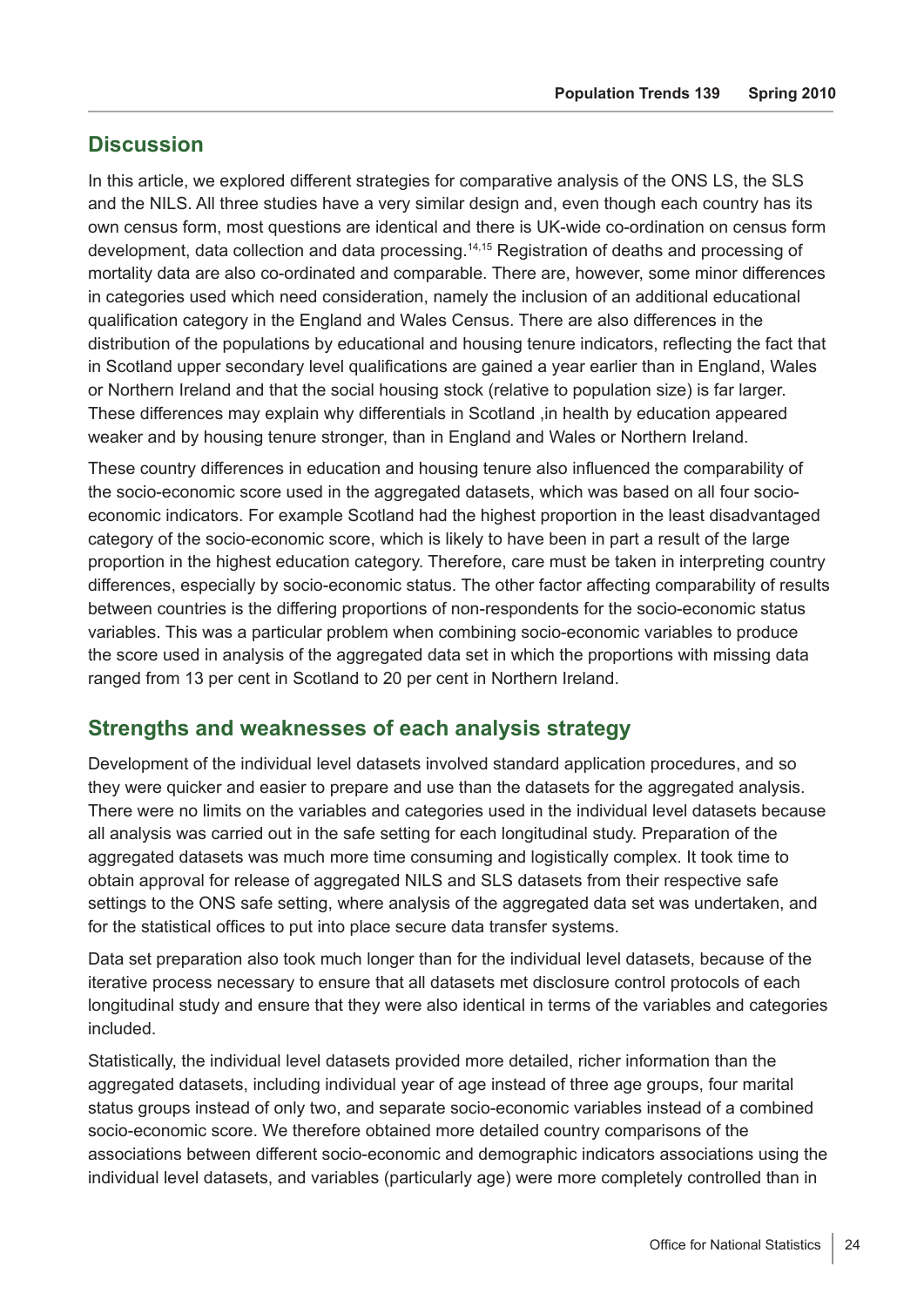| Sign<br>$***$<br>$***$<br>$***$<br>$\ast$<br>$***$<br>***<br>$\frac{*}{*}$<br>$***$<br>$***$<br><b>Odds</b><br>1.09<br>1.20<br>0.96<br>1.08<br>$\overline{a}$<br>1.00<br>1.00<br>00.1<br>1.25<br>1.00<br>1.00<br>England & Wales<br>ratio<br>1.04<br>1.84<br>1.21<br>1.07<br>limits<br>Sign Confidence<br>1.04, 1.05<br>1.15, 1.19<br>Model 1<br>$***$<br>***<br><b>Odds</b><br>ratio<br>1.17<br>1.05<br>1.00<br>Education (Reference: upper secondary<br>Marital status (Reference: married)<br>Car access (Reference: yes)<br>Housing tenure (Reference:<br>Gender (Reference: men)<br>Private rental and other<br>Separated or divorced<br>Social housing tenant<br>owner occupier)<br>Never married<br>Widowed<br>or degree)<br>Missing<br>Missing<br>Women<br>$\frac{1}{2}$<br>Age | Model <sub>2</sub> | Confidence<br>0.92, 0.99<br>limits<br>1.17, 1.23<br>1.04, 1.04<br>1.07, 1.11 | Model 1                      | Scotland             |                           |                           |                      |                           |                      |         |                      |
|-----------------------------------------------------------------------------------------------------------------------------------------------------------------------------------------------------------------------------------------------------------------------------------------------------------------------------------------------------------------------------------------------------------------------------------------------------------------------------------------------------------------------------------------------------------------------------------------------------------------------------------------------------------------------------------------------------------------------------------------------------------------------------------------|--------------------|------------------------------------------------------------------------------|------------------------------|----------------------|---------------------------|---------------------------|----------------------|---------------------------|----------------------|---------|----------------------|
|                                                                                                                                                                                                                                                                                                                                                                                                                                                                                                                                                                                                                                                                                                                                                                                         |                    |                                                                              |                              |                      |                           |                           |                      | Northern Ireland          |                      |         |                      |
|                                                                                                                                                                                                                                                                                                                                                                                                                                                                                                                                                                                                                                                                                                                                                                                         |                    |                                                                              |                              |                      |                           | Model 2                   | Model 1              |                           |                      | Model 2 |                      |
|                                                                                                                                                                                                                                                                                                                                                                                                                                                                                                                                                                                                                                                                                                                                                                                         |                    |                                                                              | Sign<br><b>Odds</b><br>ratio | Confidence<br>limits | <b>Odds</b><br>ratio      | Sign Confidence<br>limits | <b>Odds</b><br>ratio | limits<br>Sign Confidence | <b>Odds</b><br>ratio | Sign    | Confidence<br>limits |
|                                                                                                                                                                                                                                                                                                                                                                                                                                                                                                                                                                                                                                                                                                                                                                                         |                    |                                                                              | $***$<br>1.04                | 1.04, 1.05           | $***$<br>1.04             | 1.04, 1.04                | $***$<br>1.05        | 1.05, 1.05                | 1.04                 | $***$   | 1.04, 1.04           |
|                                                                                                                                                                                                                                                                                                                                                                                                                                                                                                                                                                                                                                                                                                                                                                                         |                    |                                                                              | 1.00                         |                      | 1.00                      |                           | 1.00                 |                           | 00.1                 |         |                      |
|                                                                                                                                                                                                                                                                                                                                                                                                                                                                                                                                                                                                                                                                                                                                                                                         |                    |                                                                              | $***$<br>1.20                | 1.17, 1.23           | $***$<br>1.13             | 1.10, 1.16                | $***$<br>1.19        | 1.16, 1.21                | 1.13                 | $***$   | 1.11, 1.15           |
|                                                                                                                                                                                                                                                                                                                                                                                                                                                                                                                                                                                                                                                                                                                                                                                         |                    |                                                                              |                              |                      | 1.00                      |                           |                      |                           | 1.00                 |         |                      |
|                                                                                                                                                                                                                                                                                                                                                                                                                                                                                                                                                                                                                                                                                                                                                                                         |                    |                                                                              |                              |                      | $***$<br>$\overline{.31}$ | 1.26, 1.36                |                      |                           | 1.35                 | $***$   | 1.30, 1.39           |
|                                                                                                                                                                                                                                                                                                                                                                                                                                                                                                                                                                                                                                                                                                                                                                                         |                    |                                                                              |                              |                      | 0.97                      | 0.92, 1.02                |                      |                           | 1.01                 |         | 0.97,1.06            |
|                                                                                                                                                                                                                                                                                                                                                                                                                                                                                                                                                                                                                                                                                                                                                                                         |                    | 1.05, 1.11                                                                   |                              |                      | $***$<br>1.10             | 1.06, 1.15                |                      |                           | 1.11                 | ***     | 1.08, 1.15           |
|                                                                                                                                                                                                                                                                                                                                                                                                                                                                                                                                                                                                                                                                                                                                                                                         |                    |                                                                              |                              |                      | 1.00                      |                           |                      |                           | 1.00                 |         |                      |
|                                                                                                                                                                                                                                                                                                                                                                                                                                                                                                                                                                                                                                                                                                                                                                                         |                    | 1.79,1.89                                                                    |                              |                      | ***<br>1.99               | 1.92,2.06                 |                      |                           | 2.10                 | ***     | 2.03,2.17            |
|                                                                                                                                                                                                                                                                                                                                                                                                                                                                                                                                                                                                                                                                                                                                                                                         |                    | 1.21, 1.30                                                                   |                              |                      | $***$<br>1.40             | 1.32, 1.48                |                      |                           | 1.41                 | $***$   | 1.34, 1.48           |
|                                                                                                                                                                                                                                                                                                                                                                                                                                                                                                                                                                                                                                                                                                                                                                                         |                    | 1.14, 1.28                                                                   |                              |                      | $***$<br>1.38             | 1.26, 1.51                |                      |                           | 1.29                 | $***$   | 1.22, 1.37           |
|                                                                                                                                                                                                                                                                                                                                                                                                                                                                                                                                                                                                                                                                                                                                                                                         |                    |                                                                              |                              |                      | 1.00                      |                           |                      |                           | 1.00                 |         |                      |
|                                                                                                                                                                                                                                                                                                                                                                                                                                                                                                                                                                                                                                                                                                                                                                                         |                    | 1.45, 1.53                                                                   |                              |                      | ***<br>.54                | 1.48, 1.59                |                      |                           | 1.45                 | ***     | 1.40, 1.49           |
|                                                                                                                                                                                                                                                                                                                                                                                                                                                                                                                                                                                                                                                                                                                                                                                         |                    | 0.99, 1.15                                                                   |                              |                      | $\ddot{*}$<br>1.20        | 1.07, 1.34                |                      |                           | 0.83                 | $***$   | 0.78,0.89            |
|                                                                                                                                                                                                                                                                                                                                                                                                                                                                                                                                                                                                                                                                                                                                                                                         |                    |                                                                              |                              |                      | 1.00                      |                           |                      |                           | 1.00                 |         |                      |
| $*$<br>1.16<br>Lower secondary                                                                                                                                                                                                                                                                                                                                                                                                                                                                                                                                                                                                                                                                                                                                                          |                    | 1.13, 1.19                                                                   |                              |                      | $***$<br>1.23             | 1.18, 1.27                |                      |                           | 1.30                 | $***$   | 1.26, 1.35           |
| ***<br>1.72<br>None                                                                                                                                                                                                                                                                                                                                                                                                                                                                                                                                                                                                                                                                                                                                                                     |                    | 1.68, 1.77                                                                   |                              |                      | ***<br>1.60               | 1.54,1.65                 |                      |                           | 1.88                 | $***$   | 1.82, 1.95           |
| $***$<br>1.46<br>Other                                                                                                                                                                                                                                                                                                                                                                                                                                                                                                                                                                                                                                                                                                                                                                  |                    | 1.41, 1.51                                                                   |                              |                      |                           |                           |                      |                           |                      |         |                      |
| $***$<br>1.48<br>Missing                                                                                                                                                                                                                                                                                                                                                                                                                                                                                                                                                                                                                                                                                                                                                                |                    | 1.42, 1.55                                                                   |                              |                      | $***$<br>1.42             | 1.33, 1.52                |                      |                           | 1.49                 | $***$   | 1.42, 1.56           |
| 1.00<br>NSSEC (Reference: manager or<br>professional)                                                                                                                                                                                                                                                                                                                                                                                                                                                                                                                                                                                                                                                                                                                                   |                    |                                                                              |                              |                      | 1.00                      |                           |                      |                           | 1.00                 |         |                      |
| ***<br>1.11<br>Intermediate occupations, small<br>employers and own account                                                                                                                                                                                                                                                                                                                                                                                                                                                                                                                                                                                                                                                                                                             |                    | 1.08, 1.14                                                                   |                              |                      | $***$<br>1.11             | 1.07, 1.15                |                      |                           | 1.12                 | $***$   | 1.08, 1.15           |
| ***<br>1.34<br>Lower supervisory, technical, semi-routine<br>and routine                                                                                                                                                                                                                                                                                                                                                                                                                                                                                                                                                                                                                                                                                                                |                    | 1.31, 1.38                                                                   |                              |                      | ***<br>1.34               | 1.29, 1.38                |                      |                           | 1.39                 | ***     | 1.35, 1.44           |
| ***<br>1.89<br>Never worked, unemployed, student, other                                                                                                                                                                                                                                                                                                                                                                                                                                                                                                                                                                                                                                                                                                                                 |                    | 1.80, 1.99                                                                   |                              |                      | ***<br>1.55               | 1.44, 1.67                |                      |                           | 1.62                 | ***     | 1.54, 1.70           |
| $***$<br>1.63<br>Missing                                                                                                                                                                                                                                                                                                                                                                                                                                                                                                                                                                                                                                                                                                                                                                |                    | 1.58,1.69                                                                    |                              |                      | $***$<br>1.53             | 1.45, 1.61                |                      |                           | 1.50                 | $***$   | 1.45, 1.56           |
| 254,918<br>Number in analysis                                                                                                                                                                                                                                                                                                                                                                                                                                                                                                                                                                                                                                                                                                                                                           |                    |                                                                              | 122,753                      |                      |                           |                           | 192,251              |                           |                      |         |                      |
| 0.090<br>0.040<br>R <sup>2</sup>                                                                                                                                                                                                                                                                                                                                                                                                                                                                                                                                                                                                                                                                                                                                                        |                    |                                                                              | 0.042                        |                      | 0.101                     |                           | 0.050                |                           | 0.110                |         |                      |

*Source: Analysis of ONS, GROS, NISRA*

Source: Analysis of ONS, GROS, NISRA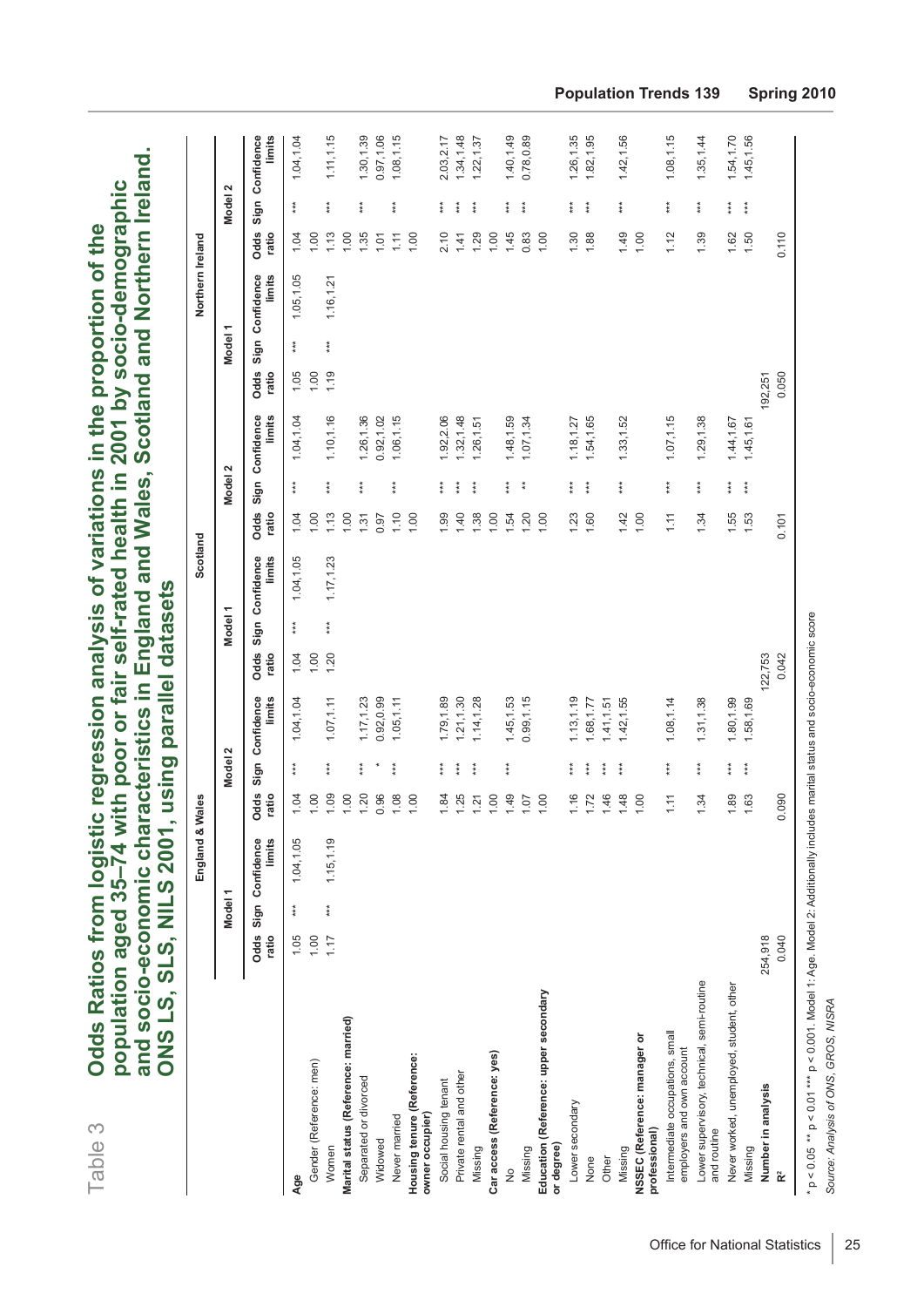**and socio-economic characteristics in England and Wales, Scotland and Northern Ireland**  re the socio-economic characteristics in England and Wales, Scotland and Northern Ireland<br>and for all countries combined. ONS LS, SLS, NILS 2001 using combined aggregated **population aged 35–74 with poor or fair self-rated health in 2001 by socio-demographic**  population aged 35-74 with poor or fair self-rated health in 2001 by socio-demographic **and for all countries combined. ONS LS, SLS, NILS 2001 using combined aggregated**  Table 4 **Odds Ratios from logistic regression analysis of variations in the proportion of the**  Odds Ratios from logistic regression analysis of variations in the proportion of the datasets **datasets** Table 4

|                                                          |                      |            | England and Wales    |                      |         |                      |                      |         | Scotland             |                      |         |                      |
|----------------------------------------------------------|----------------------|------------|----------------------|----------------------|---------|----------------------|----------------------|---------|----------------------|----------------------|---------|----------------------|
|                                                          |                      | ᠇<br>Model |                      |                      | Model 2 |                      |                      | Model 1 |                      |                      | Model 2 |                      |
|                                                          | <b>Odds</b><br>ratio | Sign       | Confidence<br>limits | <b>Odds</b><br>ratio | Sign    | Confidence<br>limits | <b>Odds</b><br>ratio | Sign    | Confidence<br>limits | <b>Odds</b><br>ratio | Sign    | Confidence<br>limits |
| Age group (Reference: 35-49)                             |                      |            |                      |                      |         |                      |                      |         |                      |                      |         |                      |
| $50 - 64$                                                | 1.88                 | ***        | 1.85, 1.92           | 1.77                 | ***     | 1.73,1.80            | 1.91                 | ***     | 1.86,1.96            | 1.75                 | ***     | 1.71,1.80            |
| $65 - 74$                                                | 3.38                 | $***$      | 3.30,3.46            | 2.72                 | ***     | 2.66,2.79            | 3.25                 | ***     | 3.15,3.36            | 2.53                 | ***     | 2.44,2.62            |
| Gender (Reference: men)                                  | 1.00                 |            |                      | 1.00                 |         |                      | 1.00                 |         |                      | 1.00                 |         |                      |
| Women                                                    | 1.17                 | $***$      | 1.15, 1.19           | 1.08                 | ***     | 1.06,1.09            | 1.20                 | ***     | 1.17, 1.23           | 1.12                 | ***     | 1.10, 1.15           |
| Marital status (Reference: married)                      |                      |            |                      | 1.00                 |         |                      |                      |         |                      | 1.00                 |         |                      |
| Not married                                              |                      |            |                      | 1.21                 | ***     | 1.19, 1.23           |                      |         |                      | 1.33                 | ***     | 1.30, 1.37           |
| (Reference: least disadvantaged)<br>Socio-economic score |                      |            |                      | 1.00                 |         |                      |                      |         |                      | 1.00                 |         |                      |
|                                                          |                      |            |                      | 1.23                 | ***     | 1.19,1.28            |                      |         |                      | 1.34                 | ***     | 1.28, 1.41           |
| N                                                        |                      |            |                      | 1.51                 | ***     | 1.46,1.56            |                      |         |                      | 1.60                 | ***     | 1.52, 1.67           |
| က                                                        |                      |            |                      | 1.86                 | ***     | 1.80, 1.92           |                      |         |                      | 1.96                 | ***     | 1.87,2.05            |
|                                                          |                      |            |                      | 2.70                 | ***     | 2.62,2.79            |                      |         |                      | 2.67                 | ***     | 2.56,2.79            |
| 5 (most disadvantaged)                                   |                      |            |                      | 4.36                 | ***     | 4.20,4.52            |                      |         |                      | 4.67                 | ***     | 4.47,4.89            |
| Missing                                                  |                      |            |                      | 3.02                 | ***     | 2.92,3.12            |                      |         |                      | 3.30                 | ***     | 3.15,3.45            |
| Country (Reference: England and Wales)                   |                      |            |                      |                      |         |                      |                      |         |                      |                      |         |                      |
| Scotland                                                 |                      |            |                      |                      |         |                      |                      |         |                      |                      |         |                      |
| Northern Ireland                                         |                      |            |                      |                      |         |                      |                      |         |                      |                      |         |                      |
| Number in analysis                                       | 254,918              |            |                      |                      |         |                      | 122,753              |         |                      |                      |         |                      |
| R <sup>2</sup>                                           | 0.037                |            |                      | 0.073                |         |                      | 0.037                |         |                      | 0.085                |         |                      |

Office for National Statistics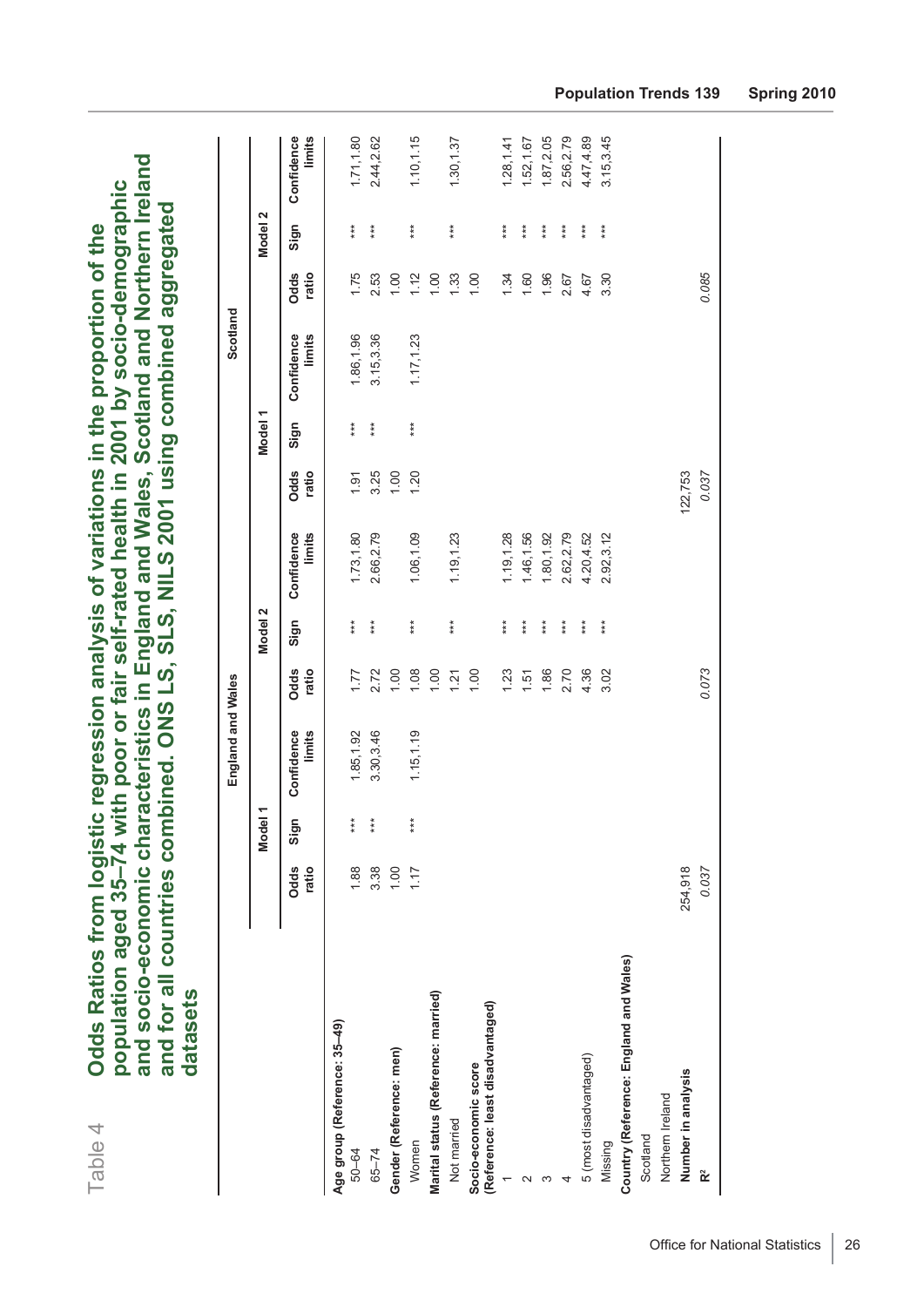| ٦      |
|--------|
| ŗ      |
|        |
|        |
|        |
|        |
| )<br>I |
| r,     |
|        |
|        |
|        |
|        |
|        |
|        |
|        |
|        |
|        |
|        |

|                                                          |               |         | Northern Ireland     |                      |         |                      |                      |         | All UK countries     |                      |         |                      |
|----------------------------------------------------------|---------------|---------|----------------------|----------------------|---------|----------------------|----------------------|---------|----------------------|----------------------|---------|----------------------|
|                                                          |               | Model 1 |                      |                      | Model 2 |                      |                      | Model 1 |                      |                      | Model 2 |                      |
|                                                          | Odds<br>ratio | Sign    | Confidence<br>limits | <b>Odds</b><br>ratio | Sign    | Confidence<br>limits | <b>Odds</b><br>ratio | Sign    | Confidence<br>limits | <b>Odds</b><br>ratio | Sign    | Confidence<br>limits |
| Age group (Reference: 35–49)                             |               |         |                      |                      |         |                      |                      |         |                      |                      |         |                      |
| $50 - 64$                                                | 2.18          | ***     | 2.13,2.22            | 2.01                 | ***     | 1.96,2.05            | 1.99                 | ***     | 1.96,2.01            | 1.84                 | ***     | 1.82,1.87            |
| $65 - 74$                                                | 3.75          | ***     | 3.65,3.85            | 2.96                 | ***     | 2.88,3.04            | 3.47                 | ***     | 3.42, 3.52           | 2.76                 | ***     | 2.72,2.81            |
| Gender (Reference: men)                                  | 00.1          |         |                      | 1.00                 |         |                      | 1.00                 |         |                      | 1.00                 |         |                      |
| Women                                                    | 1.19          | ***     | 1.17, 1.21           | 1.11                 | ***     | 1.09, 1.13           | 1.18                 | ***     | 1.17, 1.19           | 1.10                 | ***     | 1.08, 1.11           |
| Marital status (Reference: married)                      |               |         |                      | 1.00                 |         |                      |                      |         |                      | 1.00                 |         |                      |
| Not married                                              |               |         |                      | 1.34                 | ***     | 1.31, 1.37           |                      |         |                      | 1.28                 | ***     | 1.26, 1.30           |
| (Reference: least disadvantaged)<br>Socio-economic score |               |         |                      | 1.00                 |         |                      |                      |         |                      | 1.00                 |         |                      |
|                                                          |               |         |                      | 1.28                 | ***     | 1.22, 1.34           |                      |         |                      | 1.27                 | ***     | 1.24, 1.30           |
| $\mathbf{\Omega}$                                        |               |         |                      | 1.69                 | ***     | 1.62, 1.77           |                      |         |                      | 1.58                 | ***     | 1.55,1.62            |
| က                                                        |               |         |                      | 2.08                 | ***     | 2.00, 2.17           |                      |         |                      | 1.95                 | ***     | 1.90,1.99            |
|                                                          |               |         |                      | 2.93                 | $***$   | 2.82,3.04            |                      |         |                      | 2.76                 | ***     | 2.70,2.82            |
| 5 (most disadvantaged)                                   |               |         |                      | 5.42                 | ***     | 5.19,5.66            |                      |         |                      | 4.77                 | ***     | 4.66,4.88            |
| Missing                                                  |               |         |                      | 3.13                 | ***     | 3.01, 3.25           |                      |         |                      | 3.09                 | ***     | 3.02,3.16            |
| Country (Reference: England and Wales)                   |               |         |                      |                      |         |                      |                      |         |                      | 1.00                 |         |                      |
| Scotland                                                 |               |         |                      |                      |         |                      | 0.99                 |         | 0.98, 1.01           | 0.96                 | ***     | 0.95,0.97            |
| Northern Ireland                                         |               |         |                      |                      |         |                      | 1.10                 | $***$   | 1.09, 1.11           | 1.01                 |         | 0.99, 1.02           |
| Number in analysis                                       | 192,251       |         |                      |                      |         |                      | 569,922              |         |                      |                      |         |                      |
| $\tilde{\mathbf{R}}^2$                                   | 0.046         |         |                      | 0.090                |         |                      | 0.040                |         |                      | 0.081                |         |                      |
| $* p < 0.05$ $** p < 0.01$ $*** p < 0.001$               |               |         |                      |                      |         |                      |                      |         |                      |                      |         |                      |

Model 1: Age (and country for all areas combined)

Model 1: Age (and country for all areas combined)

Model 2: Additionally includes marital status and socio-economic score

Model 2: Additionally includes marital status and socio-economic score

*Source: Analysis of ONS LS, SLS and NILS*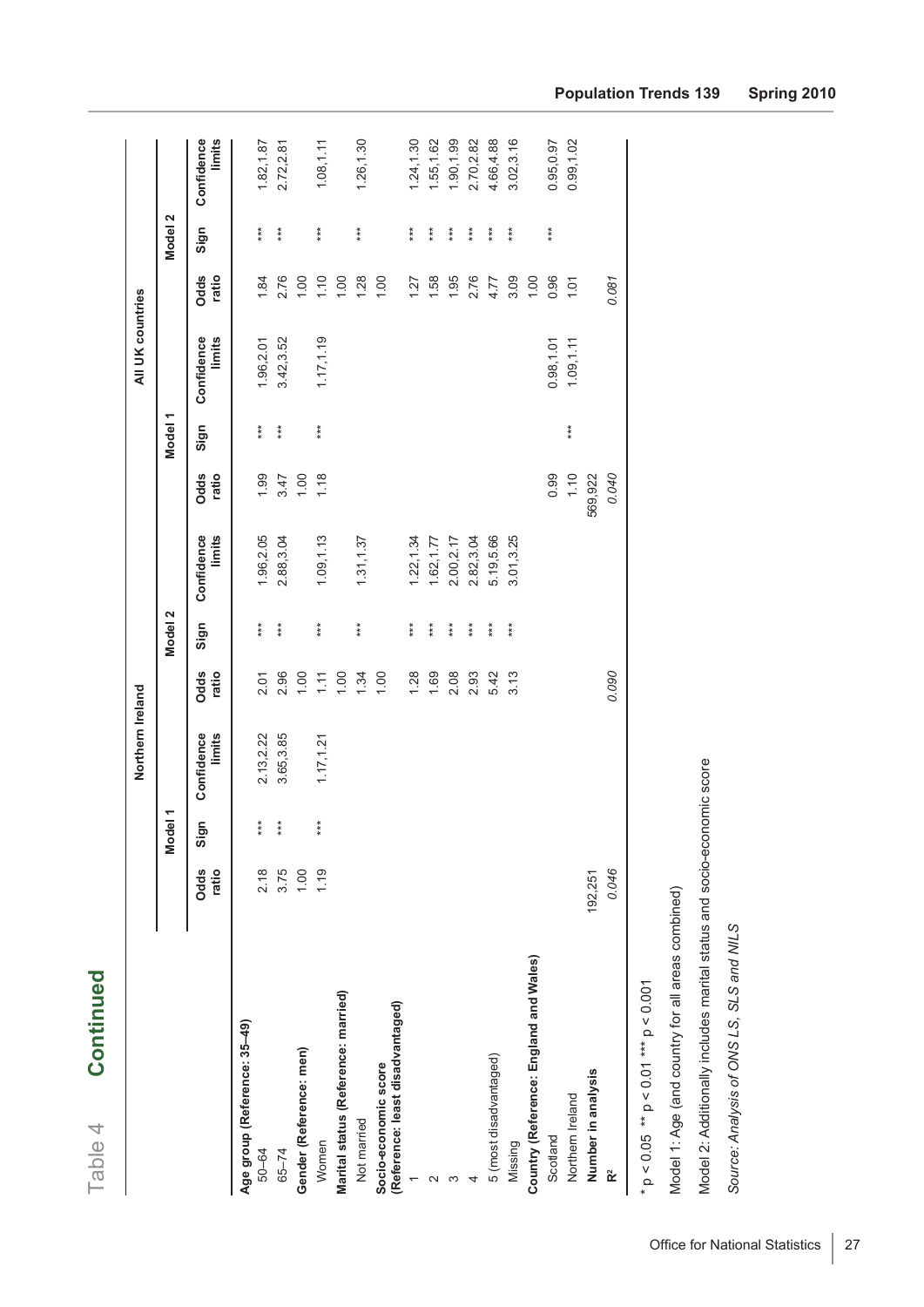the aggregated dataset analyses, as confirmed by the r-squared values. Additionally, it was only possible to carry out an exploration of the characteristics of non-respondents to certain census questions using individual level and not aggregated datasets, because of small numbers that would have precluded clearance of such an aggregated dataset. There are therefore a number of advantages to using the individual level datasets. However, the major drawback was the difficulty in formally ascertaining country differences in the outcomes of interest. Using the combined aggregated datasets, we were easily able to ascertain country differences in health and mortality controlling for all co-variates and so add considerably to our knowledge of UK inequalities in health and mortality, and associations between self-rated health and mortality.

In summary, the individual level datasets provided much richer data with more variables and less time taken for dataset development (although for this project, this involved travel to three UK locations). However there was no easy way to make statistical comparisons between the countries. The combined aggregated datasets were logistically much more challenging and time consuming to prepare, had less variable detail, but enabled direct analysis of country comparisons. Both methods therefore have benefits, and the choice is likely to depend on the focus of research. Stringent disclosure control procedures on cell release of data from statistical office safe settings also means that this strategy would not be suitable for those wishing to analyse rare outcomes or more detailed variable categories.

Although it is not possible at present, the ability to combine subsets of individual level data from the three studies would combine the benefits of both of the methods currently possible – there is no question that this approach would be scientifically stronger. Given that the census offices pass census data between them, we would hope that it should be possible to develop relevant protocols and legal agreements to make the passing of longitudinal study data a future possibility. Finally, in the course of this project we developed a number of resources, including a technical working paper, comparative data dictionary and a comparative overview of database structure that we hope will be useful for others wishing to pursue UK comparative analyses. These are available via the web sites of all three user support services.

### **Acknowledgements**

The research reported here was funded by the Economic and Social Research Council, grant reference RES-348-25-0013.The permission of the Office for National Statistics to use the Longitudinal Study is gratefully acknowledged, as is the help provided by staff of the Longitudinal Studies Centre – Scotland (LSCS); the Northern Ireland Longitudinal Study (NILS) and the Centre for Longitudinal Study Information and User Support (CeLSIUS) service. The LSCS is supported by the ESRC Census of Population Programme (Award Ref: RES-161-25-0001-01), the Scottish Funding Council, the Chief Scientist's Office and the Scottish Government; the NILS is funded by the Department of Health, Social Services and Public Health, and the Research and Development Office of the Health and Personal Services in Northern Ireland. CeLSIUS, is supported by the ESRC Census of Population Programme (Award Ref: RES-348-25-0004). The authors alone are responsible for the interpretation of the data. Census output is Crown copyright and is reproduced with the permission of the Controller of HMSO and the Queen's Printer for Scotland.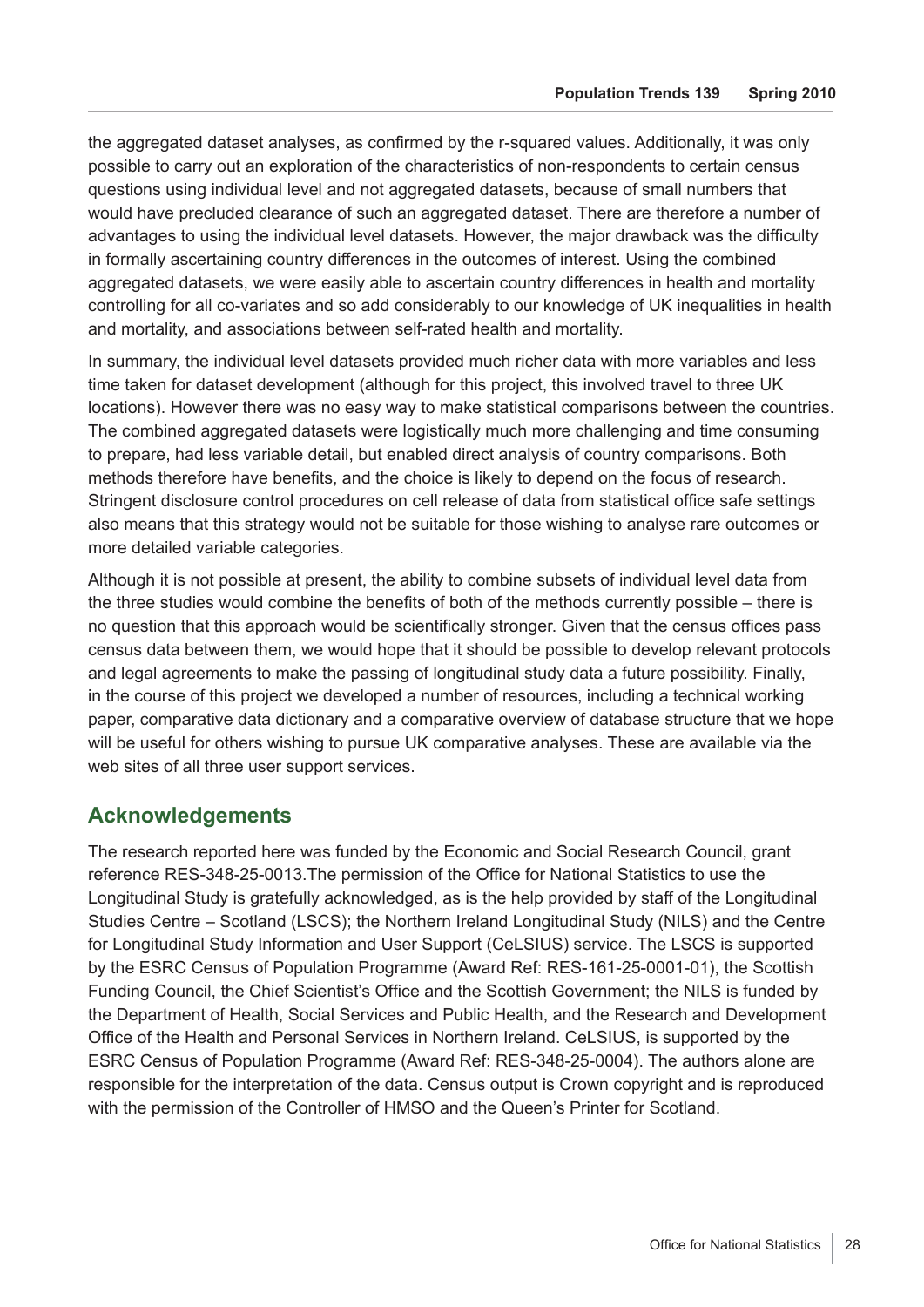#### Table 5 **Rate ratios of mortality for the population aged 35–74 by socio-demographic and socio‑economic characteristics and health status in England and Wales, Scotland and Northern Ireland. ONS LS, SLS, NILS 2001 using parallel datasets**

|                                                              |               |         |                                  |               |         | <b>England &amp; Wales</b> |               |           |                                  |
|--------------------------------------------------------------|---------------|---------|----------------------------------|---------------|---------|----------------------------|---------------|-----------|----------------------------------|
|                                                              |               | Model 1 |                                  |               | Model 2 |                            |               | Model 3   |                                  |
|                                                              | Rate<br>ratio |         | Sign Confidence<br><b>limits</b> | Rate<br>ratio |         | Sign Confidence<br>limits  | Rate<br>ratio |           | Sign Confidence<br><b>limits</b> |
| Age                                                          | 1.10          | ***     | 1.10, 1.11                       | 1.09          | $***$   | 1.09,1.10                  | 1.09          | ***       | 1.08,1.09                        |
| Gender (Reference: men)                                      |               |         |                                  |               |         |                            |               |           |                                  |
| Women                                                        | 0.65          | ***     | 0.62,0.68                        | 0.58          | ***     | 0.55,0.60                  | 0.58          | ***       | 0.55,0.60                        |
| <b>Marital status</b><br>(Reference: married)                |               |         |                                  |               |         |                            |               |           |                                  |
| Separated or divorced                                        |               |         |                                  | 1.26          | $***$   | 1.18,1.34                  | 1.23          | ***       | 1.16,1.31                        |
| Widowed                                                      |               |         |                                  | 1.23          | ***     | 1.14,1.32                  | 1.24          | ***       | 1.16,1.33                        |
| Never married                                                |               |         |                                  | 1.24          | $***$   | 1.15,1.34                  | 1.26          | ***       | 1.16,1.36                        |
| <b>Housing tenure</b><br>(Reference: owner occupier)         |               |         |                                  |               |         |                            |               |           |                                  |
| Social housing tenant                                        |               |         |                                  | 1.51          | $***$   | 1.43,1.60                  | 1.38          | ***       | 1.30,1.46                        |
| Private housing tenant and other                             |               |         |                                  | 1.25          | $***$   | 1.14,1.37                  | 1.19          | ***       | 1.09,1.30                        |
| Missing                                                      |               |         |                                  | 1.39          | $***$   | 1.23,1.56                  | 1.34          | ***       | 1.19,1.51                        |
| Car access (Reference: yes)                                  |               |         |                                  |               |         |                            |               |           |                                  |
| <b>No</b>                                                    |               |         |                                  | 1.49          | $***$   | 1.41,1.58                  | 1.40          | ***       | 1.32,1.48                        |
| Missing                                                      |               |         |                                  | 1.17          | $\ast$  | 1.01,1.36                  | 1.17          | $^{\ast}$ | 1.00,1.35                        |
| <b>Education (Reference: upper</b><br>secondary or degree)   |               |         |                                  |               |         |                            |               |           |                                  |
| Lower secondary                                              |               |         |                                  | 1.09          |         | 1.00,1.19                  | 1.06          |           | 0.98,1.16                        |
| None                                                         |               |         |                                  | 1.41          | ***     | 1.30, 1.52                 | 1.26          | ***       | 1.17,1.36                        |
| Other                                                        |               |         |                                  | 1.27          | $***$   | 1.16,1.40                  | 1.17          | $***$     | 1.07,1.29                        |
| Missing                                                      |               |         |                                  | 1.50          | $***$   | 1.36,1.65                  | 1.37          | ***       | 1.24, 1.51                       |
| <b>NSSEC (Reference: manager or</b><br>professional)         |               |         |                                  |               |         |                            |               |           |                                  |
| Intermediate occupations, small<br>employers and own account |               |         |                                  | 1.05          |         | 0.97, 1.13                 | 1.02          |           | 0.95, 1.10                       |
| Lower supervisory, technical,<br>semi-routine and routine    |               |         |                                  | 1.11          | $***$   | 1.04,1.19                  | 1.05          |           | 0.98,1.12                        |
| Never worked, unemployed,<br>student, other                  |               |         |                                  | 1.34          | ***     | 1.21,1.50                  | 1.21          | ***       | 1.09,1.35                        |
| Missing                                                      |               |         |                                  | 1.21          | $***$   | 1.12,1.31                  | 1.11          | $***$     | 1.03,1.20                        |
| <b>Self-rated health</b><br>(Reference: good health)         |               |         |                                  |               |         |                            |               |           |                                  |
| Fair or poor health                                          |               |         |                                  |               |         |                            | 2.38          | ***       | 2.26,2.50                        |
| <b>Total person years analysed</b>                           |               |         | 1,251,009                        |               |         |                            |               |           |                                  |
| R <sup>2</sup>                                               | 0.09          |         |                                  | 0.11          |         |                            | 0.12          |           |                                  |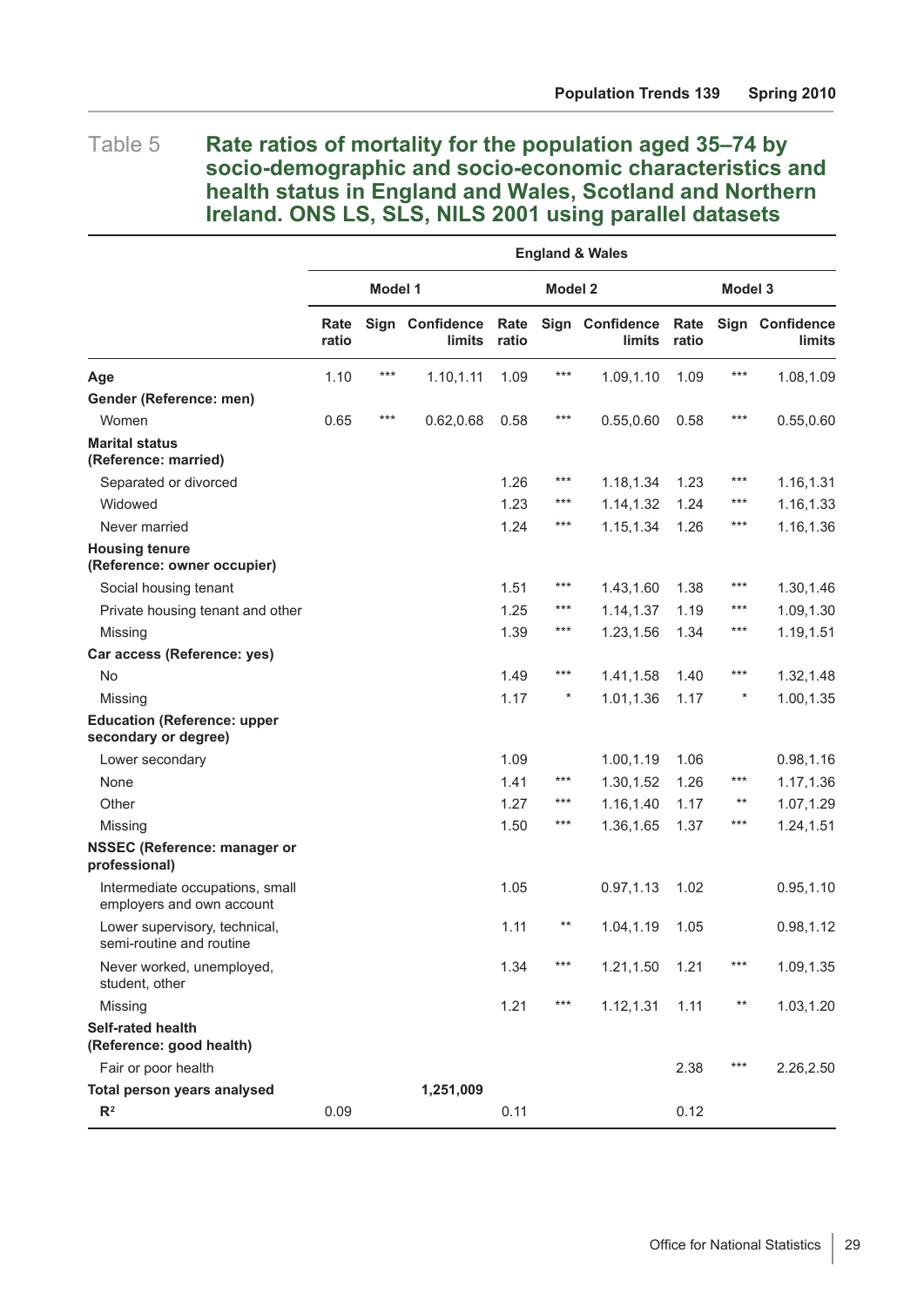# Table 5 **Continued**

|                                                              |               |         |                                  |               | <b>Scotland</b> |                                  |               |            |                                  |
|--------------------------------------------------------------|---------------|---------|----------------------------------|---------------|-----------------|----------------------------------|---------------|------------|----------------------------------|
|                                                              |               | Model 1 |                                  |               | Model 2         |                                  |               | Model 3    |                                  |
|                                                              | Rate<br>ratio |         | Sign Confidence<br><b>limits</b> | Rate<br>ratio |                 | Sign Confidence<br><b>limits</b> | Rate<br>ratio |            | Sign Confidence<br><b>limits</b> |
| Age                                                          | 1.11          | ***     | 1.10, 1.11                       | 1.10          | $***$           | 1.09,1.10                        | 1.09          | ***        | 1.09,1.09                        |
| Gender (Reference: men)                                      |               |         |                                  |               |                 |                                  |               |            |                                  |
| Women                                                        | 0.67          | ***     | 0.63,0.71                        | 0.61          | ***             | 0.57,0.64                        | 0.60          | ***        | 0.57,0.64                        |
| <b>Marital status</b><br>(Reference: married)                |               |         |                                  |               |                 |                                  |               |            |                                  |
| Separated or divorced                                        |               |         |                                  | 1.36          | $***$           | 1.25,1.48                        | 1.30          | ***        | 1.20,1.42                        |
| Widowed                                                      |               |         |                                  | 1.14          | $***$           | 1.05,1.25                        | 1.15          | $***$      | 1.05,1.25                        |
| Never married                                                |               |         |                                  | 1.28          | $***$           | 1.16,1.41                        | 1.29          | ***        | 1.17, 1.42                       |
| <b>Housing tenure</b><br>(Reference: owner occupier)         |               |         |                                  |               |                 |                                  |               |            |                                  |
| Social housing tenant                                        |               |         |                                  | 1.52          | $***$           | 1.42,1.63                        | 1.34          | ***        | 1.25,1.44                        |
| Private housing tenant and other                             |               |         |                                  | 1.36          | $***$           | 1.21,1.54                        | 1.26          | ***        | 1.12, 1.43                       |
| Missing                                                      |               |         |                                  | 1.44          | $***$           | 1.22,1.69                        | 1.34          | ***        | 1.14,1.58                        |
| Car access (Reference: yes)                                  |               |         |                                  |               |                 |                                  |               |            |                                  |
| <b>No</b>                                                    |               |         |                                  | 1.40          | $***$           | 1.30,1.50                        | 1.28          | ***        | 1.19,1.37                        |
| Missing                                                      |               |         |                                  | 1.25          | $\ast$          | 1.02,1.53                        | 1.19          |            | 0.97, 1.46                       |
| <b>Education (Reference: upper</b><br>secondary or degree)   |               |         |                                  |               |                 |                                  |               |            |                                  |
| Lower secondary                                              |               |         |                                  | 1.06          |                 | 0.95, 1.18                       | 0.99          |            | 0.89, 1.11                       |
| None                                                         |               |         |                                  | 1.32          | ***             | 1.21,1.45                        | 1.18          | ***        | 1.07,1.29                        |
| Other                                                        |               |         |                                  |               |                 |                                  |               |            |                                  |
| Missing                                                      |               |         |                                  | 1.38          | $***$           | 1.21,1.58                        | 1.26          | ***        | 1.11, 1.43                       |
| <b>NSSEC (Reference: manager or</b><br>professional)         |               |         |                                  |               |                 |                                  |               |            |                                  |
| Intermediate occupations, small<br>employers and own account |               |         |                                  | 1.03          |                 | 0.92, 1.14                       | 1.02          |            | 0.92, 1.14                       |
| Lower supervisory, technical,<br>semi-routine and routine    |               |         |                                  | 1.20          | $***$           | 1.09,1.32                        | 1.13          | $^{\star}$ | 1.03,1.24                        |
| Never worked, unemployed,<br>student, other                  |               |         |                                  | 1.36          | ***             | 1.16,1.61                        | 1.27          | $***$      | 1.08,1.49                        |
| Missing                                                      |               |         |                                  | 1.26          | $***$           | 1.13,1.41                        | 1.17          | $***$      | 1.05,1.31                        |
| <b>Self-rated health</b><br>(Reference: good health)         |               |         |                                  |               |                 |                                  |               |            |                                  |
| Fair or poor health                                          |               |         |                                  |               |                 |                                  | 2.82          | ***        | 2.63,3.01                        |
| Total person years analysed                                  |               |         | 597,711                          |               |                 |                                  |               |            |                                  |
| R <sup>2</sup>                                               | 0.10          |         |                                  | 0.13          |                 |                                  | 0.15          |            |                                  |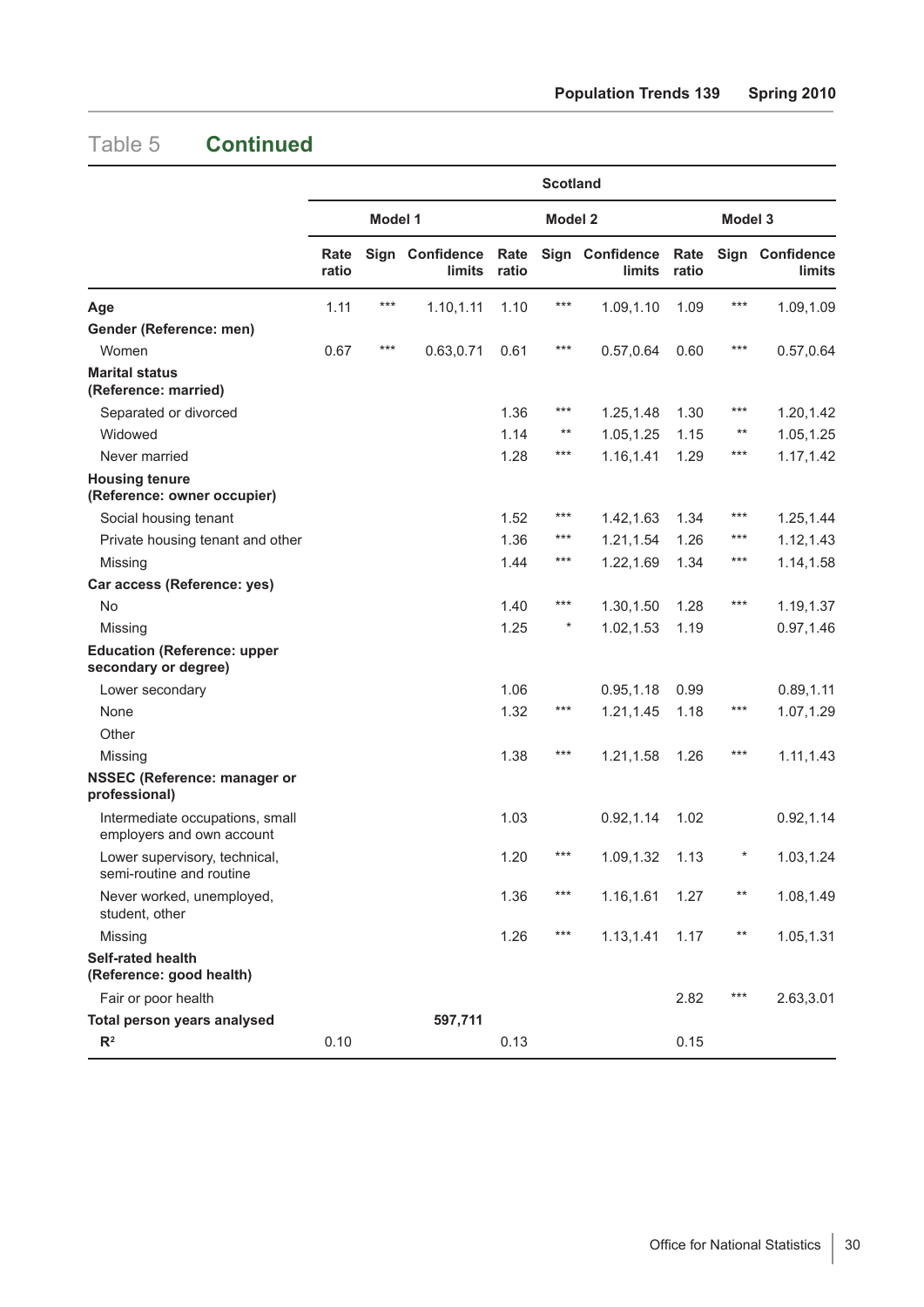## Table 5 **Continued**

|                                                              |               |         |                                  |               |                | <b>Northern Ireland</b>          |               |            |                           |
|--------------------------------------------------------------|---------------|---------|----------------------------------|---------------|----------------|----------------------------------|---------------|------------|---------------------------|
|                                                              |               | Model 1 |                                  |               | <b>Model 2</b> |                                  |               | Model 3    |                           |
|                                                              | Rate<br>ratio |         | Sign Confidence<br><b>limits</b> | Rate<br>ratio |                | Sign Confidence<br><b>limits</b> | Rate<br>ratio |            | Sign Confidence<br>limits |
| Age                                                          | 1.11          | ***     | 1.10, 1.11                       | 1.10          | $***$          | 1.09,1.10                        | 1.09          | $***$      | 1.09,1.09                 |
| Gender (Reference: men)                                      |               |         |                                  |               |                |                                  |               |            |                           |
| Women                                                        | 0.64          | ***     | 0.61,0.67                        | 0.58          | $***$          | 0.55,0.61                        | 0.57          | $***$      | 0.54,0.60                 |
| <b>Marital status</b><br>(Reference: married)                |               |         |                                  |               |                |                                  |               |            |                           |
| Separated or divorced                                        |               |         |                                  | 1.28          | $***$          | 1.18,1.40                        | 1.21          | $***$      | 1.11,1.32                 |
| Widowed                                                      |               |         |                                  | 1.13          | $***$          | 1.05,1.23                        | 1.13          | $***$      | 1.04,1.22                 |
| Never married                                                |               |         |                                  | 1.26          | ***            | 1.16,1.36                        | 1.25          | ***        | 1.16,1.35                 |
| <b>Housing tenure</b><br>(Reference: owner occupier)         |               |         |                                  |               |                |                                  |               |            |                           |
| Social housing tenant                                        |               |         |                                  | 1.53          | $***$          | 1.43,1.63                        | 1.36          | ***        | 1.27,1.46                 |
| Private housing tenant and other                             |               |         |                                  | 1.23          | ***            | 1.09,1.39                        | 1.16          | *          | 1.02, 1.31                |
| Missing                                                      |               |         |                                  | 1.27          | $***$          | 1.13,1.44                        | 1.21          | $***$      | 1.07,1.37                 |
| Car access (Reference: yes)                                  |               |         |                                  |               |                |                                  |               |            |                           |
| <b>No</b>                                                    |               |         |                                  | 1.47          | $***$          | 1.38, 1.57                       | 1.39          | ***        | 1.30,1.48                 |
| Missing                                                      |               |         |                                  | 1.12          |                | 0.96,1.30                        | 1.16          |            | 0.99,1.34                 |
| <b>Education (Reference:</b><br>upper secondary or degree)   |               |         |                                  |               |                |                                  |               |            |                           |
| Lower secondary                                              |               |         |                                  | 1.16          | $\ast$         | 1.03,1.31                        | 1.10          |            | 0.98,1.24                 |
| None                                                         |               |         |                                  | 1.39          | $***$          | 1.25, 1.54                       | 1.20          | ***        | 1.08,1.33                 |
| Other                                                        |               |         |                                  |               |                |                                  |               |            |                           |
| Missing                                                      |               |         |                                  | 1.49          | $***$          | 1.31,1.69                        | 1.32          | ***        | 1.16,1.50                 |
| <b>NSSEC (Reference: manager or</b><br>professional)         |               |         |                                  |               |                |                                  |               |            |                           |
| Intermediate occupations, small<br>employers and own account |               |         |                                  | 1.07          |                | 0.97, 1.18                       | 1.04          |            | 0.95,1.15                 |
| Lower supervisory, technical,<br>semi-routine and routine    |               |         |                                  | 1.18          | $***$          | 1.08,1.29                        | 1.09          | $^{\star}$ | 1.00,1.19                 |
| Never worked, unemployed,<br>student, other                  |               |         |                                  | 1.43          | ***            | 1.27, 1.62                       | 1.31          | ***        | 1.16,1.48                 |
| Missing                                                      |               |         |                                  | 1.27          | ***            | 1.15,1.39                        | 1.16          | $***$      | 1.05,1.27                 |
| Self-rated health<br>(Reference: good health)                |               |         |                                  |               |                |                                  |               |            |                           |
| Fair or poor health                                          |               |         |                                  |               |                |                                  | 2.50          | ***        | 2.35,2.66                 |
| <b>Total person years analysed</b>                           |               |         | 928,238                          |               |                |                                  |               |            |                           |
| R <sup>2</sup>                                               | 0.11          |         |                                  | 0.13          |                |                                  | 0.15          |            |                           |

 $*$  p < 0.05 \*\* p < 0.01 \*\*\* p < 0.001

Model 1: Age.

Model 2: Additionally includes marital status and socio-economic score.

Model 3: Additionally includes health status indicator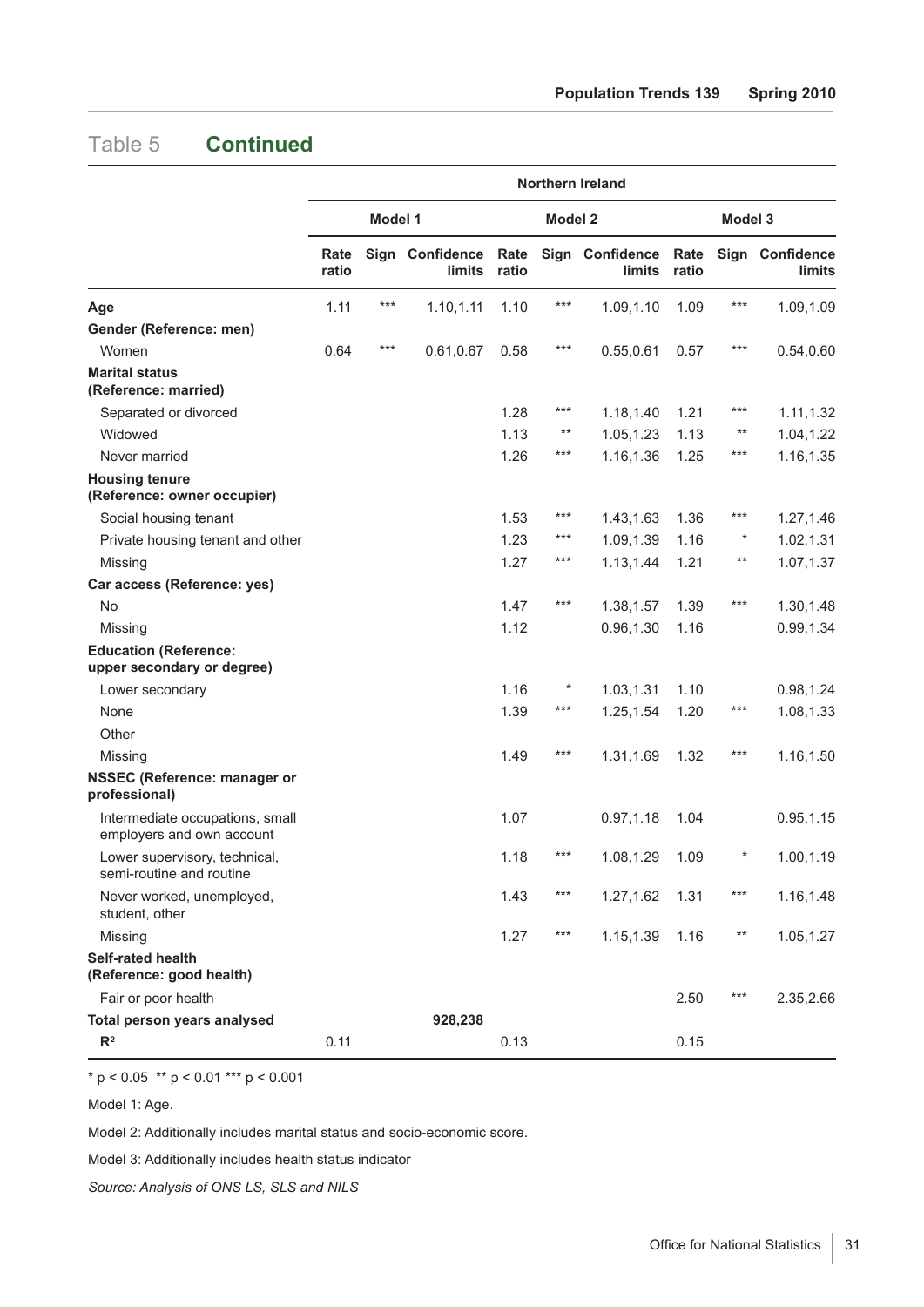#### Table 6 **Rate ratios of mortality for the population aged 35–74 by socio-demographic and socio-economic characteristics and health status in England and Wales, Scotland and Northern Ireland, and for all countries combined. ONS LS, SLS, NILS 2001 using combined aggregated datasets**

|                                                             | <b>England &amp; Wales</b> |       |                                  |               |         |                                  |               |       |                                  |  |
|-------------------------------------------------------------|----------------------------|-------|----------------------------------|---------------|---------|----------------------------------|---------------|-------|----------------------------------|--|
|                                                             | Model 1                    |       |                                  |               | Model 2 |                                  | Model 3       |       |                                  |  |
|                                                             | Rate<br>ratio              |       | Sign Confidence<br><b>limits</b> | Rate<br>ratio |         | Sign Confidence<br><b>limits</b> | Rate<br>ratio |       | Sign Confidence<br><b>limits</b> |  |
| Age group<br>(Reference: 35-49)                             |                            |       |                                  |               |         |                                  |               |       |                                  |  |
| $50 - 64$                                                   | 3.78                       | $***$ | 3.50,4.09                        | 3.69          | ***     | 3.41,3.99                        | 3.28          | ***   | 3.04, 3.55                       |  |
| $65 - 74$                                                   | 13.02                      | ***   | 12.08,14.03                      | 11.19         | ***     | 10.37,12.07                      | 9.17          | ***   | 8.50,9.90                        |  |
| Gender (Reference: men)                                     | 1.00                       |       |                                  | 1.00          |         |                                  | 1.00          |       |                                  |  |
| Women                                                       | 0.65                       | $***$ | 0.62,0.68                        | 0.58          | ***     | 0.56,0.61                        | 0.58          | ***   | 0.56,0.61                        |  |
| <b>Marital status</b><br>(Reference: married)               |                            |       |                                  | 1.00          |         |                                  | 1.00          |       |                                  |  |
| Not married                                                 |                            |       |                                  | 1.42          | $***$   | 1.36,1.48                        | 1.38          | ***   | 1.32, 1.45                       |  |
| Socio-economic score<br>(Reference: least<br>disadvantaged) |                            |       |                                  |               |         |                                  |               |       |                                  |  |
| 1                                                           |                            |       |                                  | 1.26          | ***     | 1.12,1.41                        | 1.20          | $***$ | 1.07,1.35                        |  |
| $\overline{2}$                                              |                            |       |                                  | 1.39          | ***     | 1.25, 1.55                       | 1.26          | ***   | 1.13,1.41                        |  |
| 3                                                           |                            |       |                                  | 1.57          | ***     | 1.41,1.74                        | 1.35          | ***   | 1.22,1.50                        |  |
| 4                                                           |                            |       |                                  | 1.94          | $***$   | 1.76,2.15                        | 1.56          | ***   | 1.41,1.73                        |  |
| 5 (most disadvantaged)                                      |                            |       |                                  | 2.93          | ***     | 2.65,3.25                        | 2.16          | $***$ | 1.95,2.40                        |  |
| Missing                                                     |                            |       |                                  | 2.48          | ***     | 2.25, 2.73                       | 1.94          | ***   | 1.76,2.14                        |  |
| <b>Self-rated health</b><br>(Reference: good health)        |                            |       |                                  |               |         |                                  |               |       |                                  |  |
| Fair or poor health                                         |                            |       |                                  |               |         |                                  | 2.57          | $***$ | 2.45,2.70                        |  |
| <b>Country (Reference:</b><br><b>England &amp; Wales)</b>   |                            |       |                                  |               |         |                                  |               |       |                                  |  |
| Scotland                                                    |                            |       |                                  |               |         |                                  |               |       |                                  |  |
| Northern Ireland                                            |                            |       |                                  |               |         |                                  |               |       |                                  |  |
| <b>Total person years</b><br>analysed                       | 1,251,009                  |       |                                  |               |         |                                  |               |       |                                  |  |

 $* p < 0.05$  \*\*  $p < 0.01$  \*\*\*  $p < 0.001$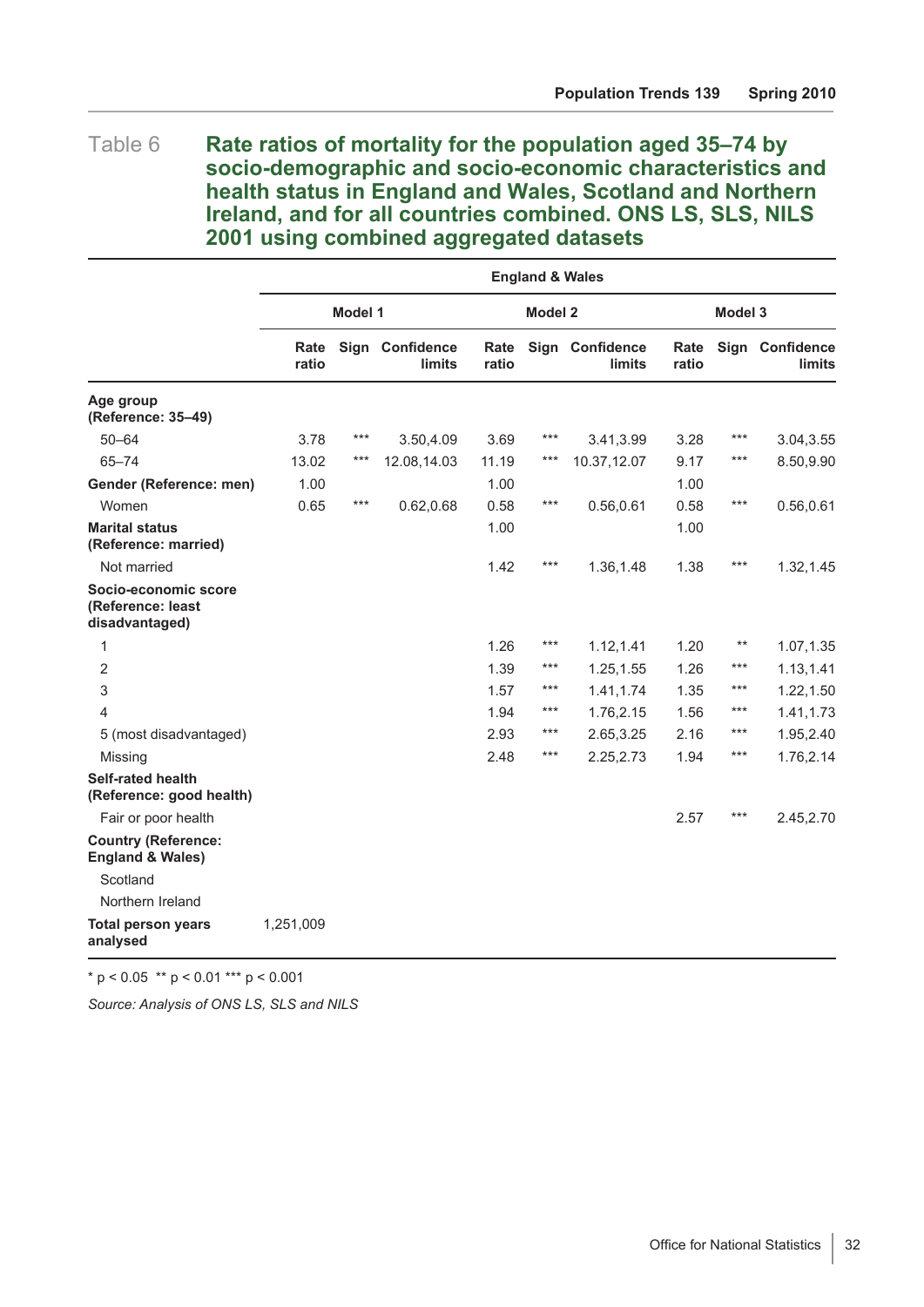## Table 6 **Continued**

|                                                             | <b>Scotland</b> |       |                                  |               |                |                                  |               |       |                                  |
|-------------------------------------------------------------|-----------------|-------|----------------------------------|---------------|----------------|----------------------------------|---------------|-------|----------------------------------|
|                                                             | Model 1         |       |                                  |               | <b>Model 2</b> |                                  | Model 3       |       |                                  |
|                                                             | Rate<br>ratio   |       | Sign Confidence<br><b>limits</b> | Rate<br>ratio |                | Sign Confidence<br><b>limits</b> | Rate<br>ratio |       | Sign Confidence<br><b>limits</b> |
| Age group<br>(Reference: 35-49)                             |                 |       |                                  |               |                |                                  |               |       |                                  |
| $50 - 64$                                                   | 4.25            | $***$ | 3.83,4.72                        | 3.98          | ***            | 3.58,4.42                        | 3.52          | $***$ | 3.17,3.91                        |
| $65 - 74$                                                   | 13.97           | ***   | 12.63,15.45                      | 11.23         | $***$          | 10.14,12.45                      | 9.18          | $***$ | 8.29,10.18                       |
| Gender (Reference: men)                                     | 1.00            |       |                                  | 1.00          |                |                                  | 1.00          |       |                                  |
| Women                                                       | 0.67            | $***$ | 0.64,0.71                        | 0.61          | $***$          | 0.58,0.65                        | 0.61          | $***$ | 0.57,0.64                        |
| <b>Marital status</b><br>(Reference: married)               |                 |       |                                  | 1.00          |                |                                  | 1.00          |       |                                  |
| Not married                                                 |                 |       |                                  | 1.46          | $***$          | 1.38,1.55                        | 1.38          | $***$ | 1.30,1.46                        |
| Socio-economic score<br>(Reference: least<br>disadvantaged) |                 |       |                                  |               |                |                                  |               |       |                                  |
| 1                                                           |                 |       |                                  | 1.17          | $\star$        | 1.00,1.38                        | 1.10          |       | 0.94, 1.29                       |
| 2                                                           |                 |       |                                  | 1.41          | ***            | 1.23,1.63                        | 1.24          | $***$ | 1.08,1.43                        |
| 3                                                           |                 |       |                                  | 1.61          | ***            | 1.41,1.84                        | 1.36          | $***$ | 1.19,1.56                        |
| 4                                                           |                 |       |                                  | 1.94          | $***$          | 1.72,2.19                        | 1.51          | $***$ | 1.34, 1.71                       |
| 5 (most disadvantaged)                                      |                 |       |                                  | 2.97          | ***            | 2.65,3.33                        | 2.06          | ***   | 1.83,2.31                        |
| Missing                                                     |                 |       |                                  | 2.70          | $***$          | 2.41,3.04                        | 2.01          | $***$ | 1.79,2.26                        |
| <b>Self-rated health</b><br>(Reference: good health)        |                 |       |                                  |               |                |                                  |               |       |                                  |
| Fair or poor health                                         |                 |       |                                  |               |                |                                  | 3.01          | $***$ | 2.81,3.22                        |
| <b>Country (Reference:</b><br><b>England &amp; Wales)</b>   |                 |       |                                  |               |                |                                  |               |       |                                  |
| Scotland                                                    |                 |       |                                  |               |                |                                  |               |       |                                  |
| Northern Ireland                                            |                 |       |                                  |               |                |                                  |               |       |                                  |
| <b>Total person years</b><br>analysed                       | 597,711         |       |                                  |               |                |                                  |               |       |                                  |

\* p < 0.05 \*\* p < 0.01 \*\*\* p < 0.001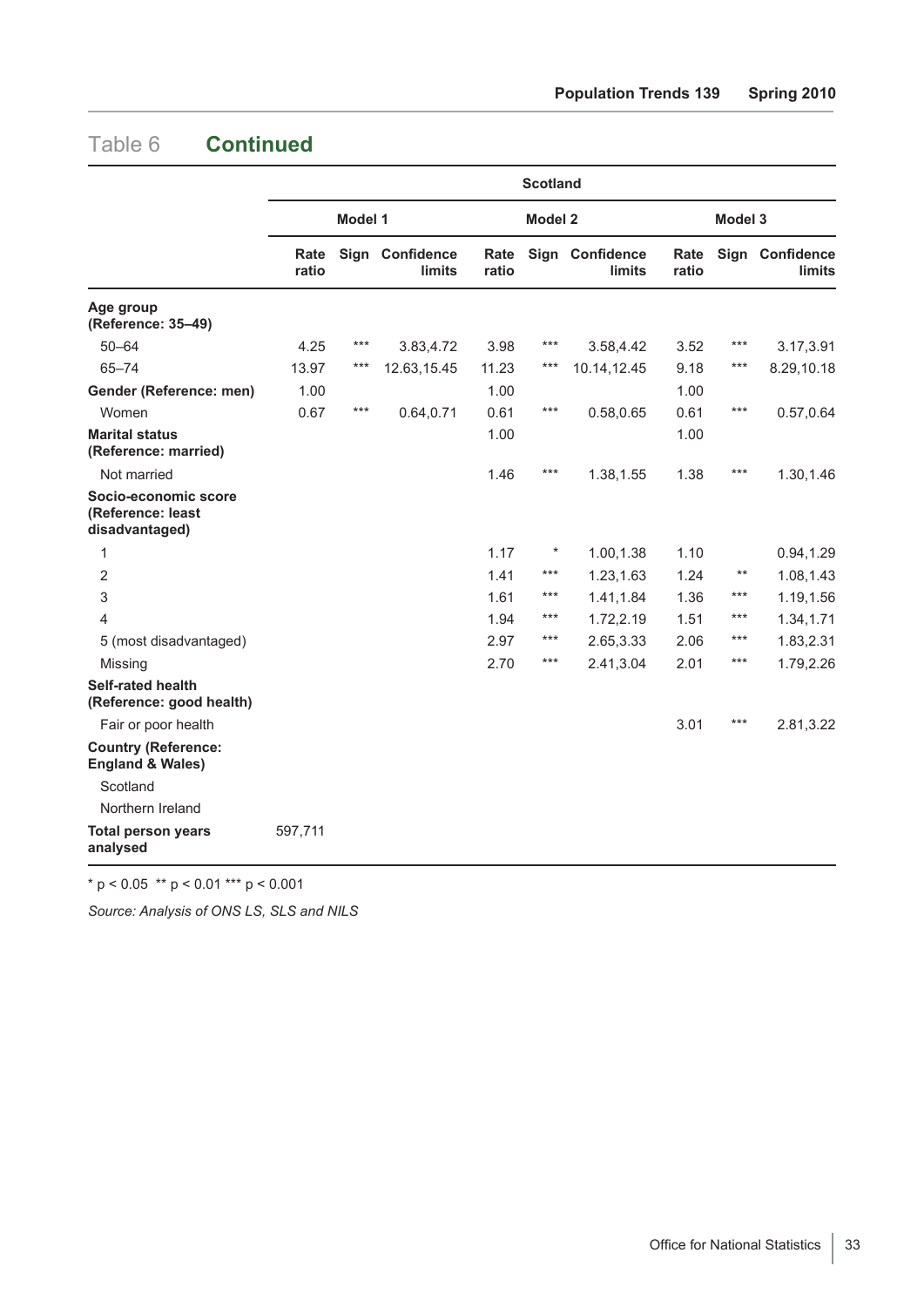## Table 6 **Continued**

|                                                             | Northern Ireland |       |                                  |               |         |                                  |               |       |                                  |
|-------------------------------------------------------------|------------------|-------|----------------------------------|---------------|---------|----------------------------------|---------------|-------|----------------------------------|
|                                                             | Model 1          |       |                                  |               | Model 2 |                                  | Model 3       |       |                                  |
|                                                             | Rate<br>ratio    |       | Sign Confidence<br><b>limits</b> | Rate<br>ratio |         | Sign Confidence<br><b>limits</b> | Rate<br>ratio |       | Sign Confidence<br><b>limits</b> |
| Age group<br>(Reference: 35-49)                             |                  |       |                                  |               |         |                                  |               |       |                                  |
| $50 - 64$                                                   | 3.90             | $***$ | 3.57,4.26                        | 3.69          | $***$   | 3.38,4.04                        | 3.20          | $***$ | 2.92,3.50                        |
| 65-74                                                       | 13.54            | $***$ | 12.43,14.74                      | 11.27         | $***$   | 10.34,12.29                      | 8.99          | $***$ | 8.24,9.81                        |
| Gender (Reference: men)                                     | 1.00             |       |                                  | 1.00          |         |                                  | 1.00          |       |                                  |
| Women                                                       | 0.64             | $***$ | 0.61,0.68                        | 0.58          | $***$   | 0.55,0.61                        | 0.57          | $***$ | 0.54,0.60                        |
| <b>Marital status</b><br>(Reference: married)               |                  |       |                                  | 1.00          |         |                                  | 1.00          |       |                                  |
| Not married                                                 |                  |       |                                  | 1.41          | ***     | 1.34,1.49                        | 1.35          | $***$ | 1.28,1.42                        |
| Socio-economic score<br>(Reference: least<br>disadvantaged) |                  |       |                                  |               |         |                                  |               |       |                                  |
| 1                                                           |                  |       |                                  | 1.26          | $***$   | 1.06,1.50                        | 1.18          |       | 0.99,1.41                        |
| 2                                                           |                  |       |                                  | 1.60          | ***     | 1.37, 1.87                       | 1.40          | $***$ | 1.20,1.64                        |
| 3                                                           |                  |       |                                  | 1.80          | $***$   | 1.56,2.08                        | 1.49          | $***$ | 1.29,1.72                        |
| 4                                                           |                  |       |                                  | 2.12          | ***     | 1.84,2.43                        | 1.62          | $***$ | 1.41,1.86                        |
| 5 (most disadvantaged)                                      |                  |       |                                  | 3.44          | ***     | 2.99,3.95                        | 2.37          | $***$ | 2.06,2.72                        |
| Missing                                                     |                  |       |                                  | 2.71          | $***$   | 2.37,3.10                        | 2.03          | $***$ | 1.77,2.33                        |
| <b>Self-rated health</b><br>(Reference: good health)        |                  |       |                                  |               |         |                                  |               |       |                                  |
| Fair or poor health                                         |                  |       |                                  |               |         |                                  | 2.69          | $***$ | 2.54,2.86                        |
| <b>Country (Reference:</b><br><b>England &amp; Wales)</b>   |                  |       |                                  |               |         |                                  |               |       |                                  |
| Scotland                                                    |                  |       |                                  |               |         |                                  |               |       |                                  |
| Northern Ireland                                            |                  |       |                                  |               |         |                                  |               |       |                                  |
| <b>Total person years</b><br>analysed                       | 942,434          |       |                                  |               |         |                                  |               |       |                                  |

\* p < 0.05 \*\* p < 0.01 \*\*\* p < 0.001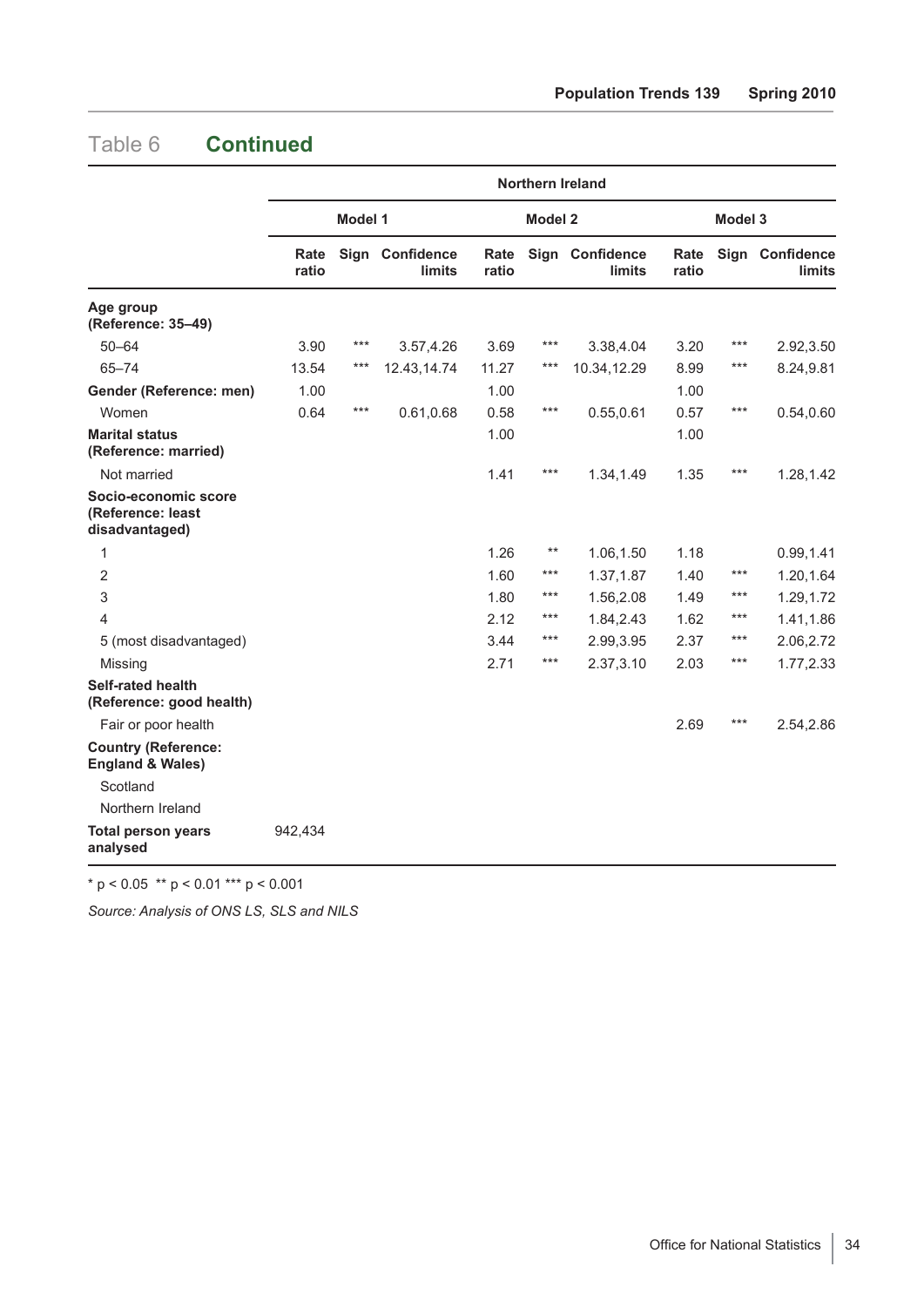# Table 6 **Continued**

|                                                             | All           |       |                                  |               |       |                                  |               |       |                                  |
|-------------------------------------------------------------|---------------|-------|----------------------------------|---------------|-------|----------------------------------|---------------|-------|----------------------------------|
|                                                             | Model 1       |       |                                  | Model 2       |       |                                  | Model 3       |       |                                  |
|                                                             | Rate<br>ratio |       | Sign Confidence<br><b>limits</b> | Rate<br>ratio |       | Sign Confidence<br><b>limits</b> | Rate<br>ratio |       | Sign Confidence<br><b>limits</b> |
| Age group<br>(Reference: 35-49)                             |               |       |                                  |               |       |                                  |               |       |                                  |
| $50 - 64$                                                   | 3.93          | $***$ | 3.74,4.14                        | 3.76          | $***$ | 3.57,3.96                        | 3.31          | $***$ | 3.14,3.49                        |
| $65 - 74$                                                   | 13.41         | ***   | 12.77,14.09                      | 11.24         | ***   | 10.70,11.82                      | 9.12          | $***$ | 8.67,9.59                        |
| Gender (Reference: men)                                     | 1.00          |       |                                  |               |       |                                  |               |       |                                  |
| Women                                                       | 0.65          | $***$ | 0.64,0.67                        | 0.59          | ***   | 0.57, 0.60                       | 0.58          | $***$ | 0.57, 0.60                       |
| <b>Marital status</b><br>(Reference: married)               |               |       |                                  |               |       |                                  |               |       |                                  |
| Not married                                                 |               |       |                                  | 1.43          | $***$ | 1.39,1.47                        | 1.37          | $***$ | 1.33,1.41                        |
| Socio-economic score<br>(Reference: least<br>disadvantaged) |               |       |                                  |               |       |                                  |               |       |                                  |
| 1                                                           |               |       |                                  | 1.25          | ***   | 1.15,1.35                        | 1.18          | $***$ | 1.09,1.28                        |
| $\overline{2}$                                              |               |       |                                  | 1.45          | ***   | 1.34,1.56                        | 1.29          | $***$ | 1.20,1.39                        |
| 3                                                           |               |       |                                  | 1.64          | ***   | 1.52,1.76                        | 1.39          | $***$ | 1.29,1.49                        |
| 4                                                           |               |       |                                  | 1.98          | $***$ | 1.85,2.12                        | 1.56          | $***$ | 1.46,1.67                        |
| 5 (most disadvantaged)                                      |               |       |                                  | 3.06          | $***$ | 2.87,3.28                        | 2.18          | $***$ | 2.04, 2.33                       |
| Missing                                                     |               |       |                                  | 2.57          | $***$ | 2.41,2.75                        | 1.97          | $***$ | 1.85,2.10                        |
| <b>Self-rated health</b><br>(Reference: good health)        |               |       |                                  |               |       |                                  |               |       |                                  |
| Fair or poor health                                         |               |       |                                  |               |       |                                  | 2.71          | $***$ | 2.62,2.80                        |
| <b>Country (Reference:</b><br><b>England &amp; Wales)</b>   | 1.00          |       |                                  |               |       |                                  |               |       |                                  |
| Scotland                                                    | 1.23          | $***$ | 1.19,1.27                        | 1.19          | ***   | 1.15,1.23                        | 1.2           | $***$ | 1.16,1.24                        |
| Northern Ireland                                            | 1.01          |       | 0.98, 1.05                       | 0.95          | $***$ | 0.92,0.98                        | 0.94          | $***$ | 0.91,0.97                        |
| <b>Total person years</b><br>analysed                       | 2,791,153     |       |                                  |               |       |                                  |               |       |                                  |

\* p < 0.05 \*\* p < 0.01 \*\*\* p < 0.001